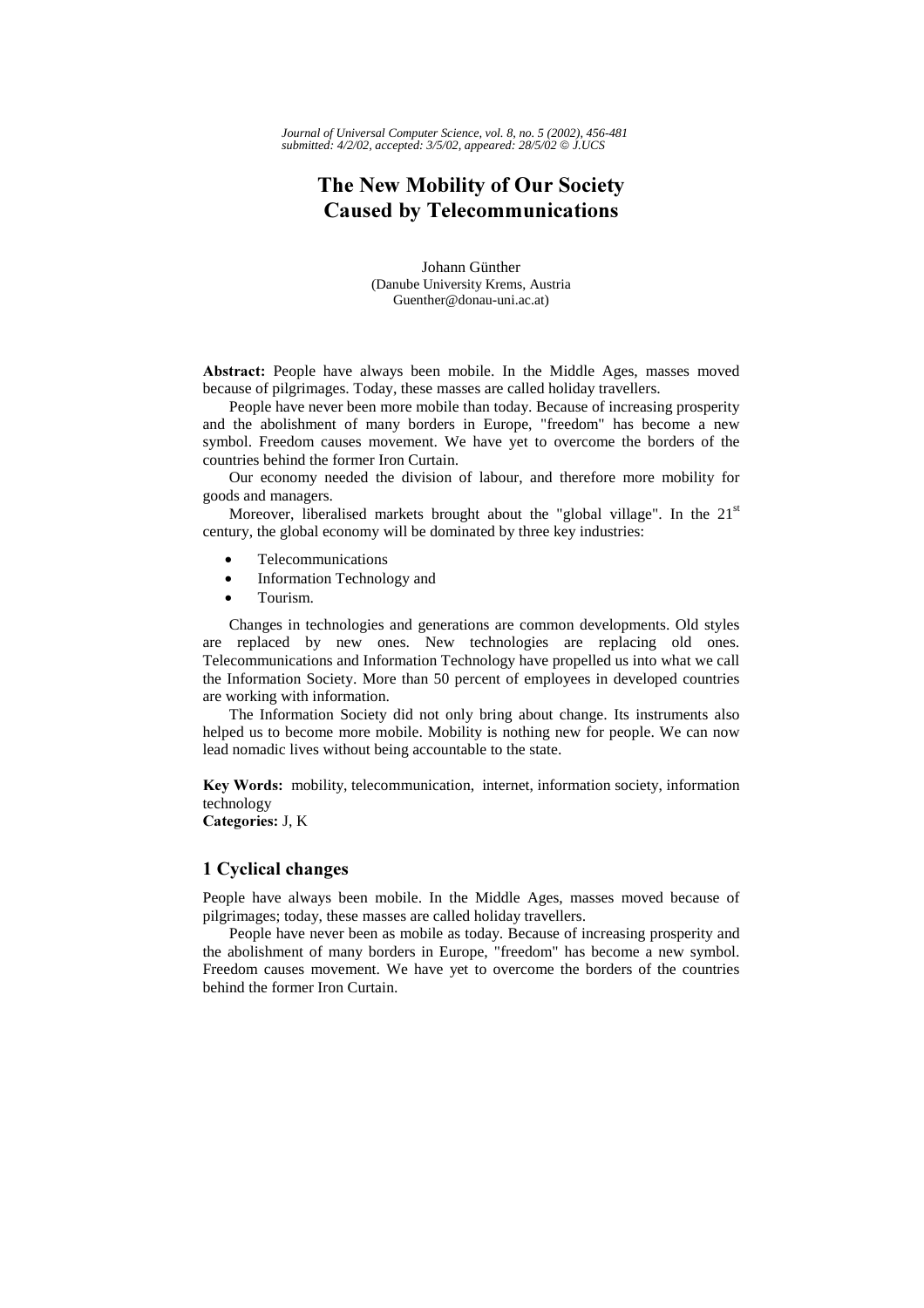Our economy needed the division of labour, and more mobility for goods and managers.

Moreover, liberalised markets brought about the "global village". In the  $21<sup>st</sup>$ century, the global economy will be dominated by three key industries:

- Telecommunications
- Information Technology and
- Tourism.

Information Technology is growing 2.5 times faster than more traditional sectors of the economy.

The mobile economy also influences our private lives – tourism is one of the most important industries in the world. 11 percent of the workforce is employed by tourism.

Cycles have nothing in common with "fashion". "The system of fashion in its professional and current form is more than a cool machinery for permanent innovation; it is an intelligent and effective means against "too much civilisation" [Guggenberger 1998]. Fashion creates a kind of "buffer zone" or "time cocoon" for mankind to protect itself against the flood of information. Fashion is influenced by society and consists of permanent comings and goings: destruction results in creation. Cyclical changes now have a more long-term effect.

Changes in technologies and generations are common developments. Old styles are replaced by new ones. New technologies are replacing old ones. Telecommunications and information technology have propelled us into the Information Society. More than 50 percent of employees in the developed countries are working with information.

The Information Society did not only bring about change. Its instruments also helped people to become more mobile. Mobility is nothing new for people. We can now lead nomadic lives without being accountable to the state.

Information technology is changing many processes in our working environment. These changes are not only technical in nature, but also due to social and economic factors. Because of new media, traditional jobs are changing or are no longer necessary.

The decrease in employment in agriculture and industry clearly shows that we are rapidly moving towards the Information Society. The following figures speak for themselves: in Germany, employment in the agricultural sector decreased by 76% and in industry by 33 % between 1960 and 1990. At the same time, top technologies increased by 44% and the high-tech sector by 26%.

| top technologies           | $+44%$ |
|----------------------------|--------|
| high-tech                  | $+26%$ |
| industrial production -33% |        |
| agriculture                | $-76%$ |

After World War II, more than 50 % of Austrians were employed in agriculture. At the beginning of the  $21<sup>st</sup>$  century, agricultural employment in Austria will have decreased to 5%.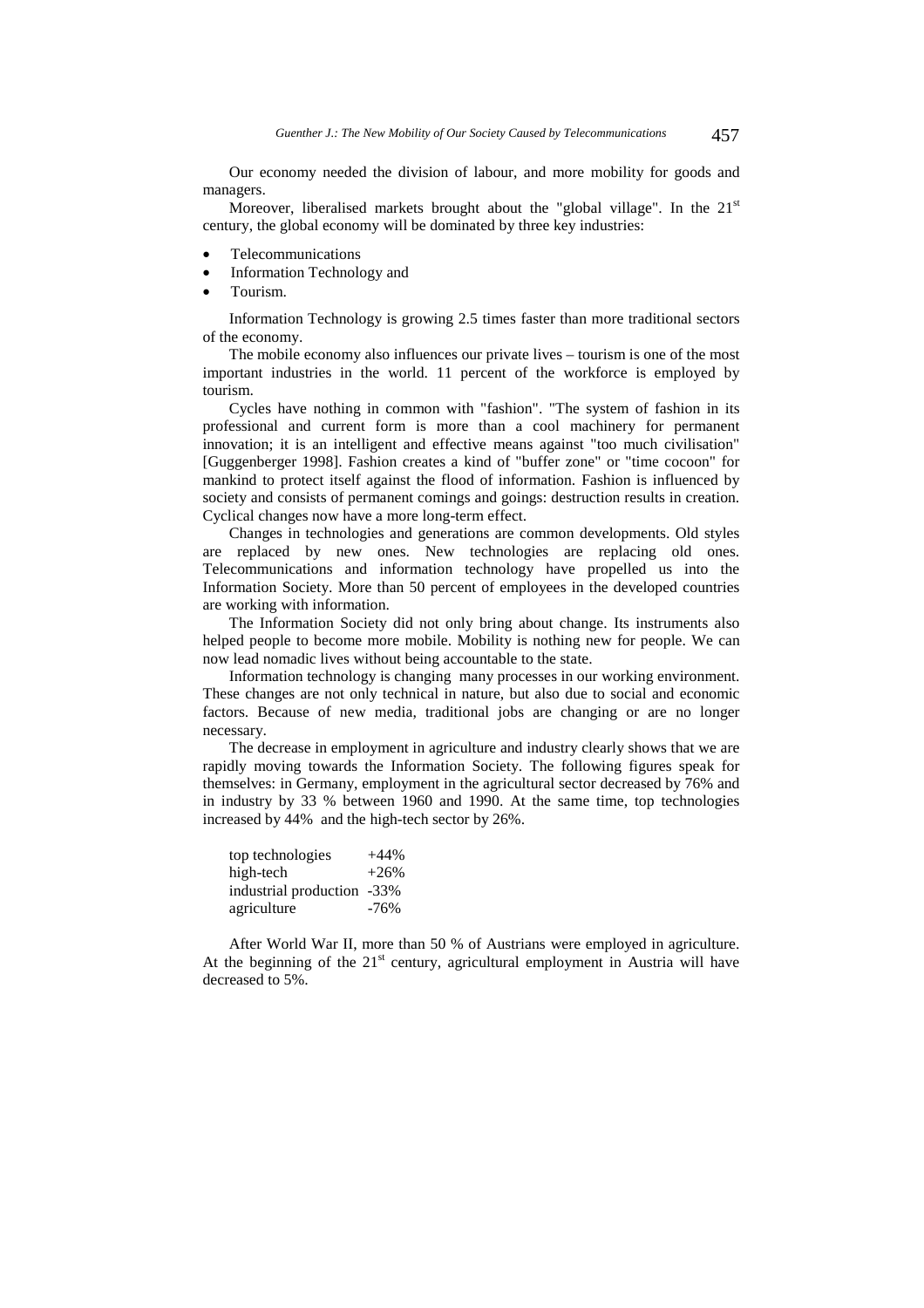During the 19<sup>th</sup>century, high-tech steel industries ruined small farmers. Nowadays, it is the steel industries that are the victims. Although, the number of industrial employees has decreased dramatically, the downward trend is continuing. By 2020, every fifth job in industry will have become obsolete.

Service industries have emerged as the winners in this situation. Above all, software and content production will see enormous increases. A simple camera can now boast of more software than an Apple computer 10 years ago. This has an effect on prices. The software of a Minolta camera costs 550 Euro, the lens 40 Euro, and the case 20 Euro. Some decades ago, it was the other way round, since the software did not exist. Information nowadays accounts for a high proportion of the total economy.

Hardware plays a smaller part. It is software that dominates the product.

Changing the dashboard computer of a car can increase the power of the engine. The computer manages fuel injection more precisely and effectively: it thus reduces the car's need for fuel and increases its power. Engines are becoming better because of exact control. The "control part" costs more than the engine itself.

"These new technologies are changing our society, our economy and our work fundamentally." [Rudas, 1999]

Although many jobs were lost, mainly in the agricultural sector, the overall job situation has improved.

In 1900, the U.S. had 27 million workers; in 1993, 125 million. This rapid growth is partly due to the large proportion of females in the workforce.

The high demand for information specialists in Europe cannot be matched by an adequate supply. The development of Austrian employment shows the following:

| employed women | employed men |
|----------------|--------------|
| 2.1            | 2.5          |
| 2.2            | 2.4          |
| 2.5            | 2.5          |
| 2.7            | 2.7          |
| 2.8            | 2.7          |
| 2.8            | 2.7          |
| 2.6            | 2.6          |
| 2.4            | 2.3          |
| 2.3            | 2.1          |
|                |              |

number of employed persons (age 15-64) Source: WIFO Fig. in mill.

Besides the long-term cycles, changes also happen in the middle-term.

Ups and downs in the economy are usual. The intensity of growth is sometimes slower and will be pushed by new events. After stagnation and depression, an upward trend follows. These cycles have often been discussed. Only after the research work of Cesare Marchetti, have we learned that these cycles follow a certain pattern. Old technologies are replaced by new ones. This substitution is a result of social behaviour and new economic structures. They all follow certain patterns.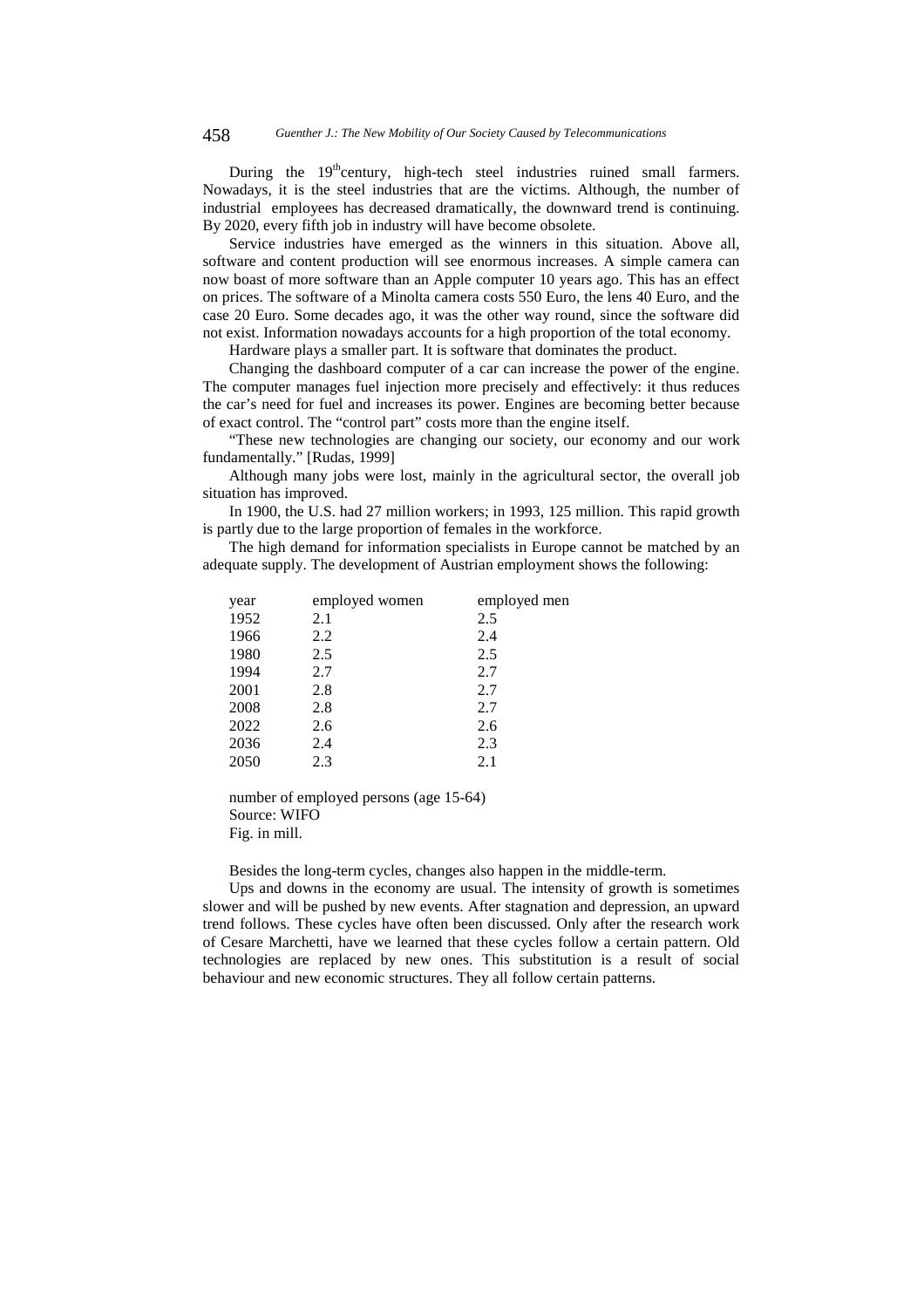Marchetti started the research work with the number of fish in the Adriatic sea. He found out that it is possible to calculate the future number of fish. Many predatory fish reduce the number of other fish and, consequently, the predatory fish also decrease in number. The predatory fish can then grow, and so the cycle starts again. This result is the "S-curve" and is also used in the economy.

The cycle comprises the following steps:

- emergence (=low distribution, low growth)
- $growth$  (=high growth, quick distribution)
- saturation
- replacement

In the meantime, a lot of material for the proof of this formula has been found:

- the development of the car industry in a particular country
- the increase in the world's air traffic and its transport volumes
- the world tanker fleet
- the demand of particular countries for primary energy
- the technological substitution of steel producing methods
- the replacement of horses by cars, etc.

Although we have the feeling that many things are developing in a quicker way, the innovation cycle remains constant. The innovation phase is repeated every 55 years.

The current wave can be described as follows:

- 1980: middle date between innovation and invention
- 1984: start of innovation period
- 1993: 50% of basis innovation realised and 50% of new industries founded, but low production capacity.
- 2000: 90% of all innovation done. Upward trend starts.

The new developments of this cycle are:

- information processing
- genetic research
- hydrogen engines (car and aeroplanes)

The centres of these key technologies are situated near reputed universities. In the U.S., these are :

- UC Berkeley
- Stanford University
- Massachusetts Institute of Technology
- California Institute of Technology;

in Europe:

- Munich
- Dresden
- Zurich,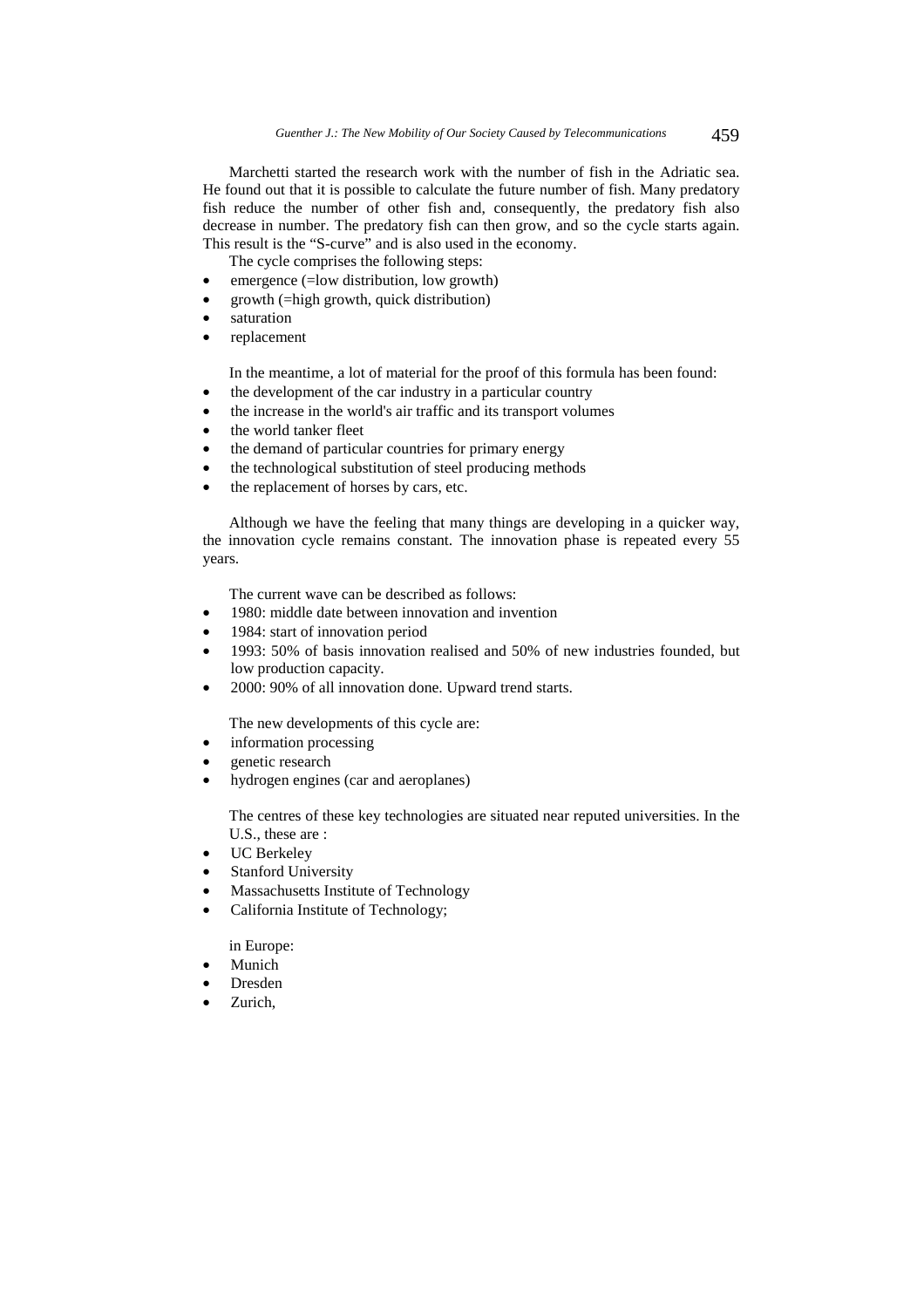and in Japan:

• Kanagawa

Educational institutions produce the specialist workers for the industry of a region.

On the threshold of the  $21<sup>st</sup>$  century, we will have too few information specialists and too many unskilled workers. "On the one hand, we have the example of Volvo with many dismissals during the restructuring process, which is still continuing. On the other hand, we have the field of telecommunications, where there is still a lack of skilled workers. On the one hand, workers are dismissed because of inappropriate skills, on the other hand, specialists are needed. The problem is the gap between the employees dismissed and those needed." [Lassnig, 1999].

Workers cannot be retrained to become information specialists. A well-known telecommunications company employed 2000 people 15 years ago. Nowadays, it still employs 2000 people. But 15 years ago, the company had a factory with 1500 workers. The factory developed into a "workshop" with 150 workers. At the same time, a software building was built for 1000 engineers. Practically 1000 workers were dismissed, and 1000 software engineers were hired.

The great flexibility of the economy is partly due to the abolishment of monopolies. Industries in former centuries were often organised monopolistically. The production of pencils was a monopoly of Hardtmuth during the Austro-Hungarian monarchy. "In 1812, Hardtmuth was granted a "Privilegium exclusivum" for graphite mining by the emperor."

Later, companies in certain economic sectors became monopolies because of strategic reasons, and telecommunications because of military reasons. At the end of the  $20<sup>th</sup>$  century, this sector was liberalised. With this step, which was carried out in North America some decades earlier, basic changes in the economy were the result, thus changing the social behaviour of our society and our industry again.

Various names are used for our present society:

- service society
- information society
- knowledge society
- post-industrial
- post-modern
- post-material
- risk society
- prosperity society
- adventure society

The diversity of the names shows the mobility of modern people. They are living in several societies and change with them if necessary. At the same time, the social society and the prosperity society are competing with each other. "Real "solidarity" fights against brutality, self interest, superficiality and self-determination." [Prisching, 2000].

The cycles discussed are only middle and long-term ones. A change beyond them would be called a change of the biosphere towards the neo-sphere. The development of earth-based individuals into knowledge-based individuals.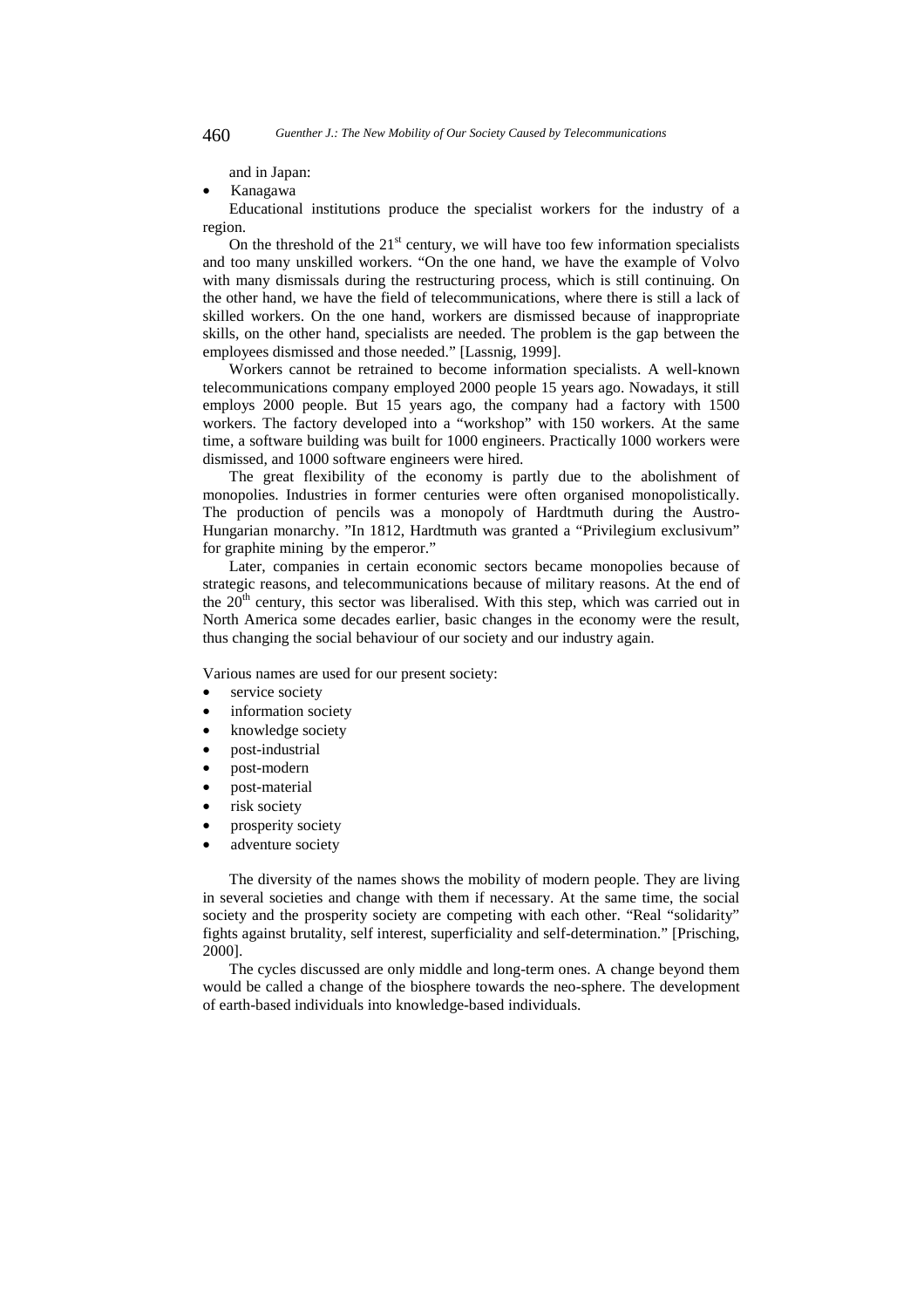The development of a knowledge society means more spiritual and moral aspects in our behaviour. A change that cannot be valued at the present time. Our lives are too short to calculate the future effects.

# 2 Changes in communication

At the beginning of the  $21<sup>st</sup>$  century, we are confronted with enormous cultural changes. It can be compared with ancient Greece in 500 BC: the change from "oral culture" to "writing culture" (Socrates, 469-399 BC). Nowadays, the "multi-media culture" is emerging. Communication has more levels.

The changes in absorbing knowledge can be valued. In industrialised countries – countries with certain learning methods – these values are rising in the case of intelligence tests." [Rötzer, 2000].

Life styles are also changing because of increased mobility, thus leading to individualisation trends with the demand for:

- here (wherever it is)
- now (nobody wants to wait)
- for me (not forced to share something with somebody)

# 2.1 Technical limits

New media should be seen only in addition to the traditional economic instruments. Working with computers can replace old methods of knowledge transfer. But not everything can be replaced.

Telecommunications are eliminating hierarchies and address people directly. The single worker stands in the hierarchy of the net on the same level as his superior. The same is happening in schools. The teacher is equal to the student in the internet field.

The limits of telematics are the transport of information. 7% of communication is used for content, 33% for the voice. 60% is needed for non-verbal signals such as feelings, body language, which can only be transported with difficulty by the new media.

However, the dream that a network knows no frontiers is not correct. In 1960, the radio was introduced into parts of Africa. After 30 years, the dissemination had reached only 20%. Why? The price of a radio is half the annual salary of a worker. When will these countries be able to use internet?

The developing countries are separated from the digital development. The distribution of the internet users is as following:

| 43.2%   | North America      |
|---------|--------------------|
| 28.2%   | Europe/CIS         |
| 20.6%   | Asia/Pacific       |
| 5.6%    | Latin America      |
| $2.4\%$ | Africa/Middle East |

Source: Die Woche, 28 April, 2000

In contrast to this, here is an example for population: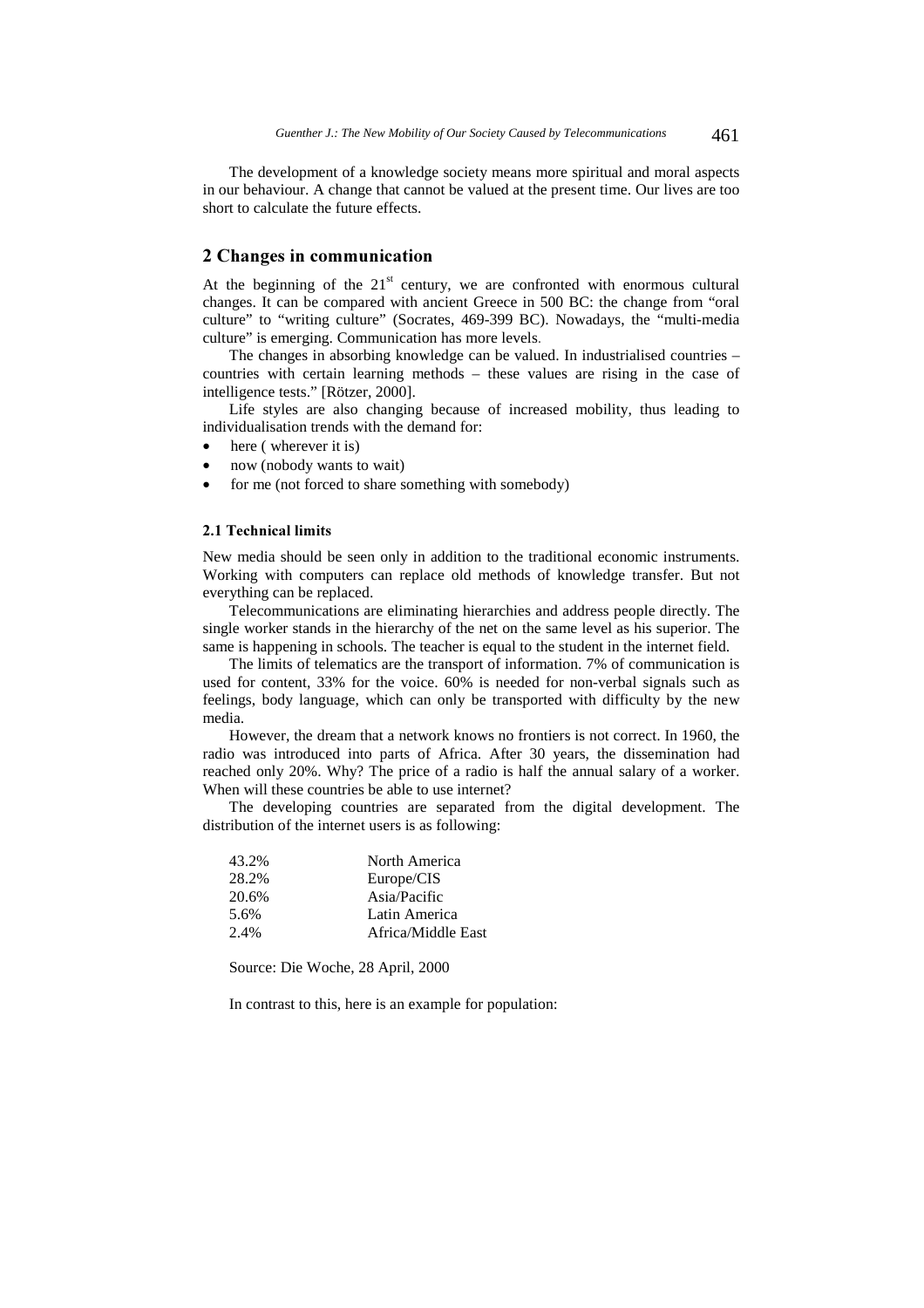If the population of the world were concentrated in one village, the following would be the result:

- 60 North Americans
- 80 Latin Americans
- 86 Africans
- 210 Europeans
- 564 Asians
- 300 would be white 700 would be coloured
- 60 percent would have 50 percent of the total income
- 700 would be illiterates
- 500 would not have enough to eat
- 600 would live in slums

These different societies influence the penetration of telecommunications technologies. In Germany, the price of a computer is one month's salary. In Bangladesh, it is the equivalent of 10 years' salary!

The presence and the possibility of usage of the new media is a precondition. But what we are doing with these new media will be more important. More media have the negative aspect of spiritual laziness. Several services, from house deliveries to intelligent search programmes, will change our behaviour – at least that of people who can afford these services. It is wrong to assume that the possibility of getting more information will go hand in hand with more intelligence. A good general education is a prerequisite. It is not enough to only have the internet. To be creative with modern communication tools will be essential. These new technologies represent also a basis for co-operative learning. The "student" is able to learn by himself and from others.

The result of empirical research shows that the expansion of television will not raise the consumption of TV. Despite having 50 or more channels, a person uses only 13 of them. He needs a good navigation system to make the right choice.

The fragility of our society lies not in globalisation and internationalisation but in the concentration of knowledge. Science is not the key to the secrets of life. Today we can recognise a shift of knowledge. Reality is established on the basis of science. In former years, knowledge was a system to describe reality.

Knowledge and technician can be found in all fields of life. Emancipation is also bringing uncertainty. Science presents predictions not solutions.

Special knowledge is no guarantee for the loss of power. Traditional organisations like the church and the state are moving into the background in favour of smaller groups. New media can help smaller organisations to act.

#### 2.2 Shift of skills

Years ago, managers dictated and secretaries typed the letters. Nowadays, with the assistance of computers, many managers type their letters themselves. Secretaries are no longer "typists", they can assume further duties. The manager is his own typist.

These changes happen unspectacularly and unannounced. If a manager announced the dismissal of all secretaries, protests would follow. It happens like the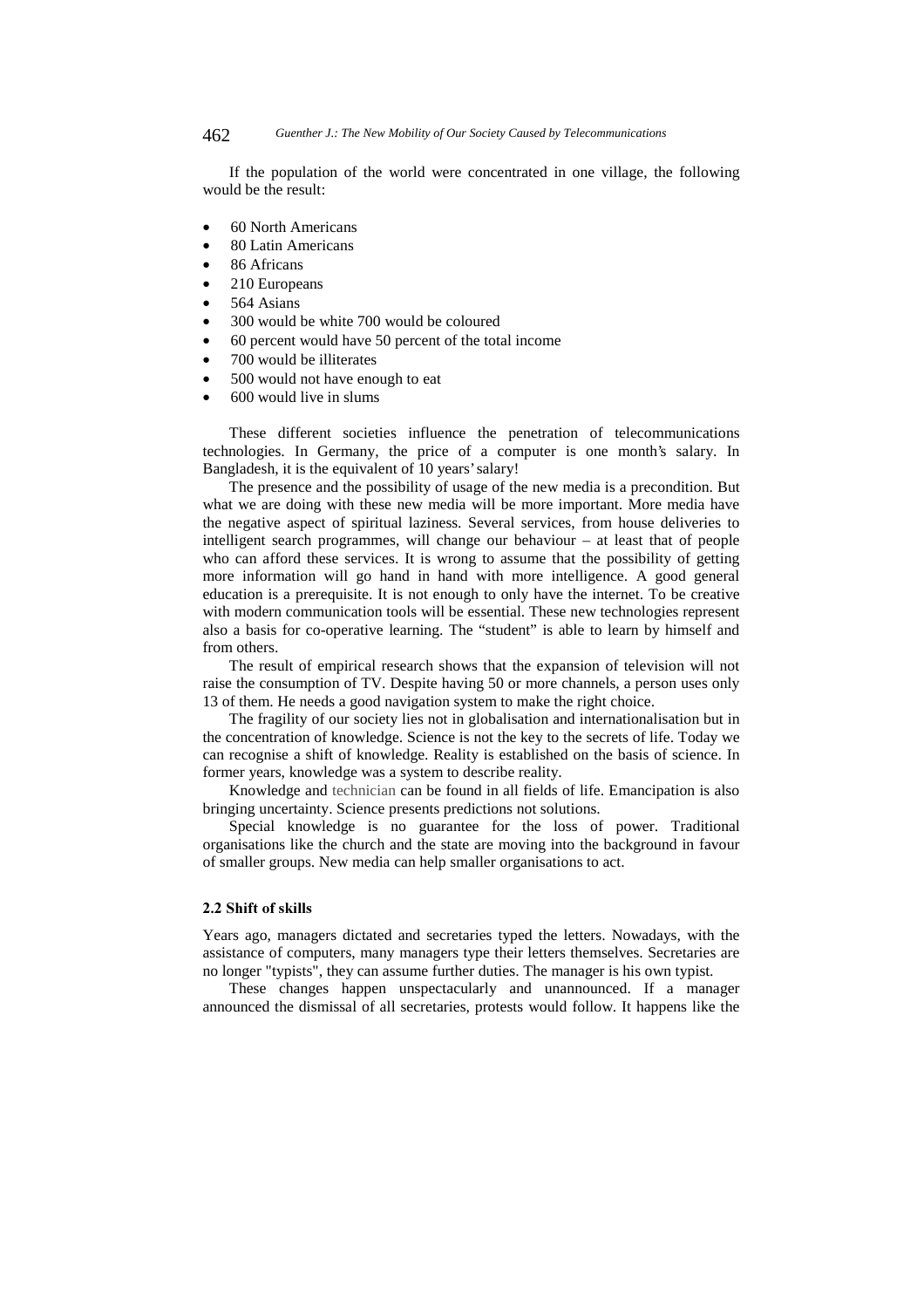abolishment of servants. Washing machines, vacuum cleaners and modern kitchens make the housework easier.

Traditional teaching means that the teacher prepares facts and figures. By means of the new media, research work for learning can be passed on to the students. The students report on what the have read, and the teacher interprets it and coaches the class.

In addition, a further change in our society should be mentioned. At the end of the  $20<sup>th</sup>$  century, we were faced with great cultural changes. At the beginning of the  $21<sup>st</sup>$ century, we are faced with enormous cultural changes. It can be compared with ancient Greece in 500 BC. The change from "oral culture" to "writing culture". Socrates (469-399 BC) wrote down nothing. For Aristotle (384-322 BC), writing was usual. "Socrates liked to talk and not to write, his ideas were written down by his student called Plato." [Frühwald, 1997].

Today, the revolution means the change from "writing culture" to "multi-media culture". Communication has more opportunities.

In parallel, our correspondence is developing from "writing" to "talking". However, communication is quicker. In former times, letters were the basis of communication. Today, facsimiles and emails determine business life.

Technologies such as voice-mail, mobile boxes and video-conferencing are new communication methods. And they are quicker.

Business will be done in a quicker way. New technologies like voice-mail, voicerecognition and video-conferencing will enable the transfer of information on an oral basis. The qualification of the manager will be measured by his style of presentation. "The people who can write brilliantly are in the driver's seat right now. In the networked world, they will be less dominant and less relevant." Written messages can be read as often as the addressee wants to read them. In the case of oral communication, the message must be clear and simple. The addressee has no time to think about it.

New media, computer and communication technologies are changing our society, our relationship to these tools and our methods of education.

### 2.3 Virtuality

Through the man-computer-network, new virtualities and spiritual worlds are emerging. Virtual realities have already existed. What is the difference between a dream and a virtual reality?

Manfred Faßler explains "virtuality" in the following way:

a physiological (sensitive-nervous)

a biographical (related to awareness)

an infographical principle (recognised codes) of forming. [Fassler, 1999].

Virtual reality can be reduced to programme codes. For a dream, only the spiritual interpretation is relevant.

Does reality flows into virtuality? An idea of many post-modern philosophies, which will not happen.

The Gulf War was not virtual, it was real. But it was manipulated by the American Army together with CNN. Only selected pictures were shown to the public.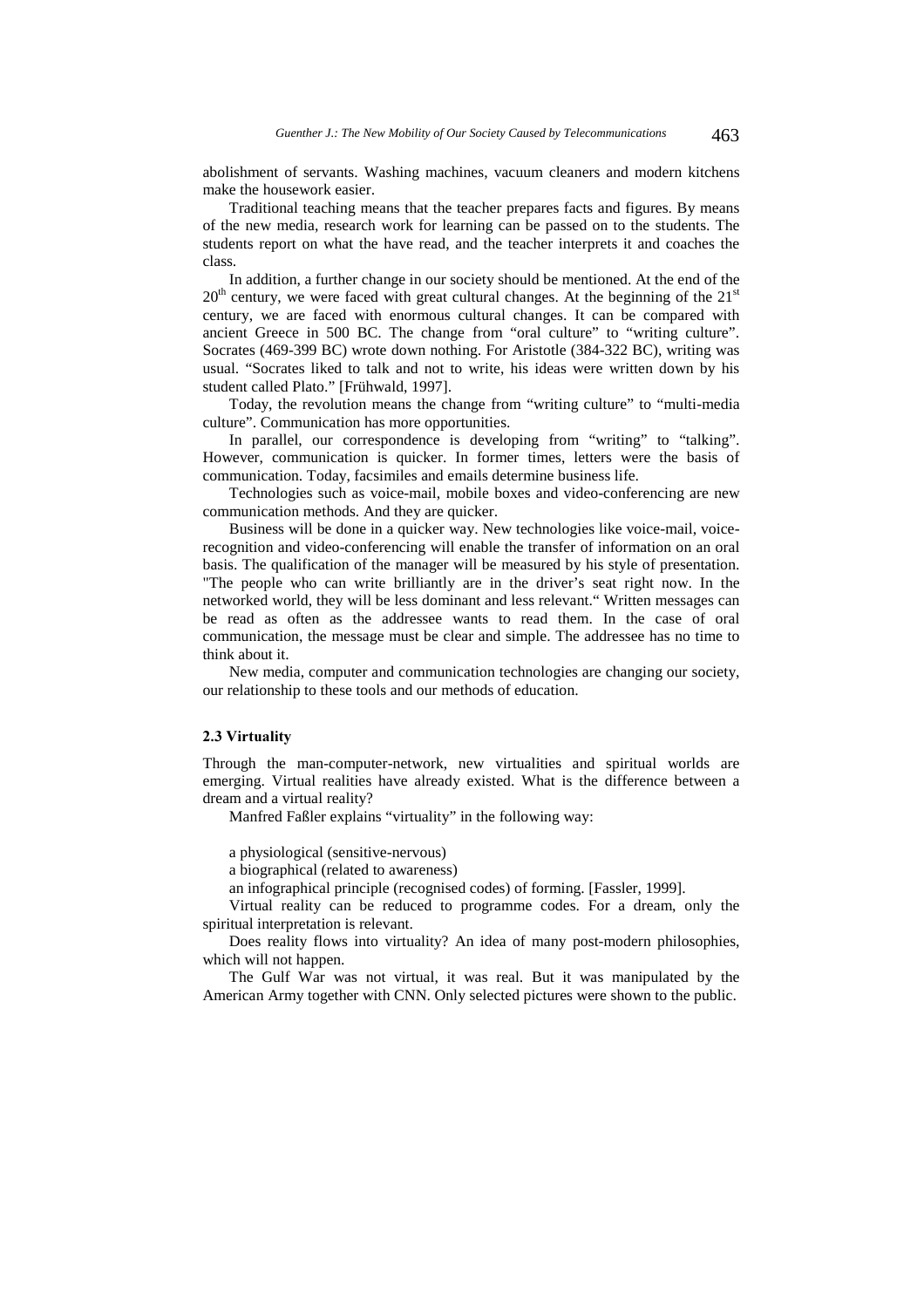The event as it happened and the event transported were different.

Virtual reality offers more mobility to mankind. Situations can be downloaded from a network. This can be done wherever and whenever a person wants it.

# 3 Socio-political mobility

Technical tools allow us to be reached nearly everywhere. This means a greater independence from location. The time factor becomes more important than the location, thus affecting our social togetherness. "Electronic media are eliminating our social structures. They are creating a new social universe with no possibility of withdrawing from the world. The traditional connection between physical destinations and social environments is missing. We are no longer living in a region, we are living in a communications system; we are not longer living in houses; we are living in programme segments. The digital nomads are sitting in self-designed locations in front of screens and are surfing through universes and times." [Guggenberger, 1998].

#### 3.1 Social mobility

For many decades, people were determined to live in their respective social classes. It was very hard to move to the upper class.

Agriculture, as above mentioned, represented employment for more than 50 percent of the population in the  $20<sup>th</sup>$  century. This situation has changed radically in the last 50 years. What happened to people working in the agricultural sector? The process started according to certain structures.

At the end of 1970, there were no important changes. The social way up was very difficult: [Brückmüller, 2001].

- One fifth of the workers were farmers
- More than the half of the workers came from working-class families
- 40% of employees and civil servants came from families of employees and civil servants

The reduction of the industrial production caused a situation for the workers similar to the development of the farmers 150 years before. Many farmers changed to industrial production. At the beginning of the  $21<sup>st</sup>$  century, they were forced to rethink the situation. The rules of economy don't accept a normal change like industrialisation. The requirements of information employees are different and need more education. A farmer was able to learn the job of an industrial worker in a short time. But it is not possible to train a worker quickly to become a software specialist.

The past showed us a constant upward trend in the social field. In the future, we will have to consider that a social downward trend will be unavoidable.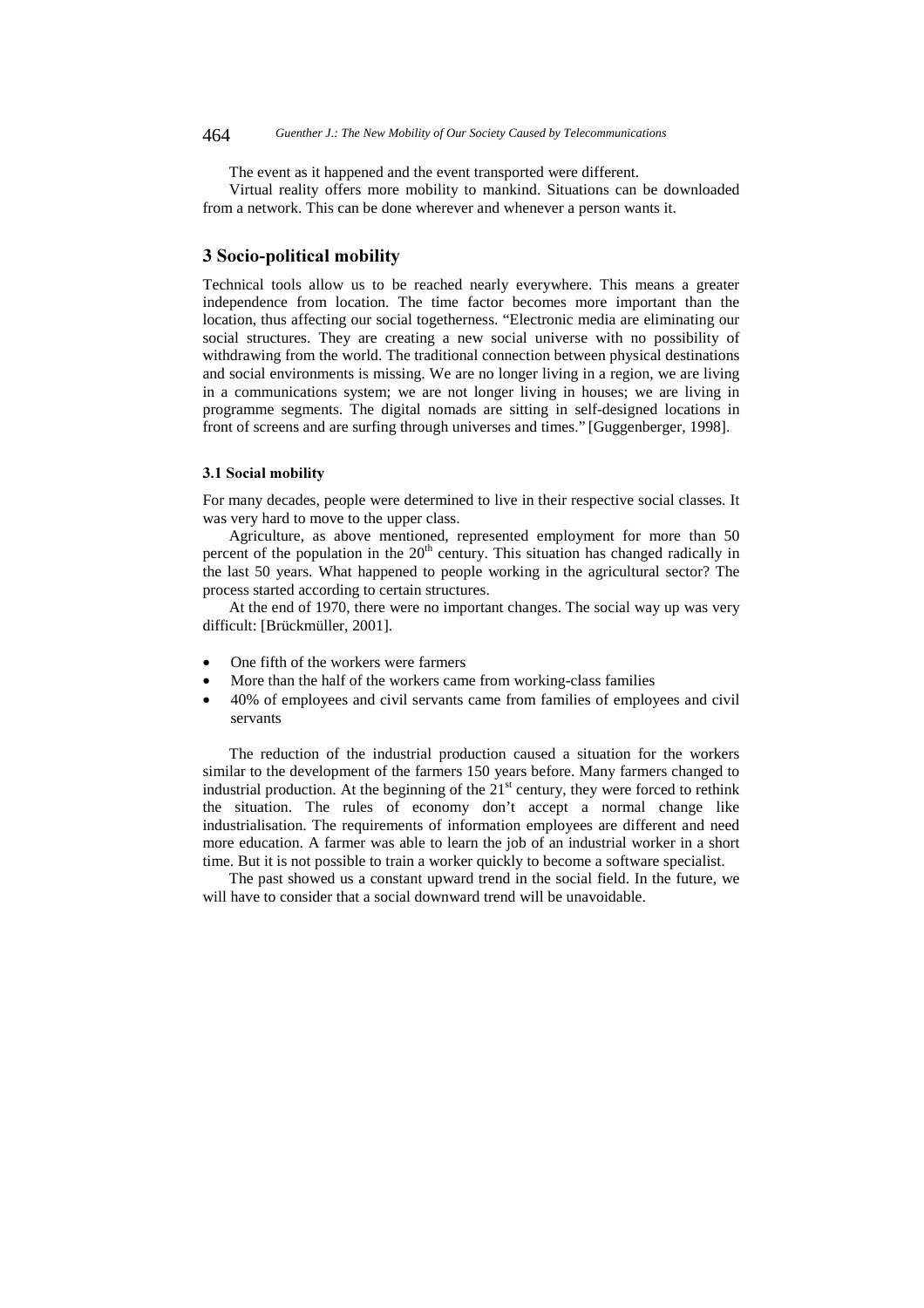#### 3. 2 Increase in the percentage of old people

The percentage of old people in developed countries is rising. In Germany, more than 50 % of the population will be older than 50 in 2030.

The basic question is how a society with a majority of old people can be further innovative?

Up until today, the young generation was in the majority and put pressure on cultural evolution and changes. Is it possible to retain the level of innovation in a society with a minority of young people?

The Prime Minister of Sachsen, Prof. Dr. Biedenkopf, urged universities to develop education programmes that would enable employees who have already been working longer than 20 years to be retrained. Is it a realistic possibility to retrain older people to fill the gap of younger people?

In any case, people are remaining mobile by learning.

The European countries are not able to breed to the same extent as in the past. As an example, Austria is mentioned below. In 1999, the lowest level of fertility rate was reached.

1.31 children per woman:

| yearbirth                          |       | children per woman |
|------------------------------------|-------|--------------------|
| 1961                               | 131.5 | 2.78               |
| 1963                               | 124.8 | 2.82               |
| 1971                               | 108.5 | 2.29               |
| 1981                               | 93.9  | 1.67               |
| 1991                               | 94.6  | 1.5                |
| 1997                               | 84.1  | 1.36               |
| 1999                               | 78.1  | 1.31               |
| Source: Statistical Office Austria |       |                    |
| Volume: thousand                   |       |                    |

#### 3.3 Internet and age

The attitude to the new media is different. New research has found:

"Digital Homeless" (so-called by Mr. Negroponte) are people who don't accept new media and are not able to handle them. The age of digital homeless is between 30 and 55.

A questionnaire among Austrian teachers showed us a similar result. Strictly speaking, the teachers were asked whether they were able to handle programmes such as Word and Excel. The kind of programme was irrelevant. Only 10% of all teachers between 30 and 55 are able to work with such computer programmes.

Because of these results, we advised the respective ministers to initiate further early retirements.

As the Indians already knew, the "old people" are the wise ones. This idea no longer exists in our society. In connection with the new media, we mentioned the importance of the old and experienced labour force. People older than 55 are also interested in new media and, moreover, they have life experience.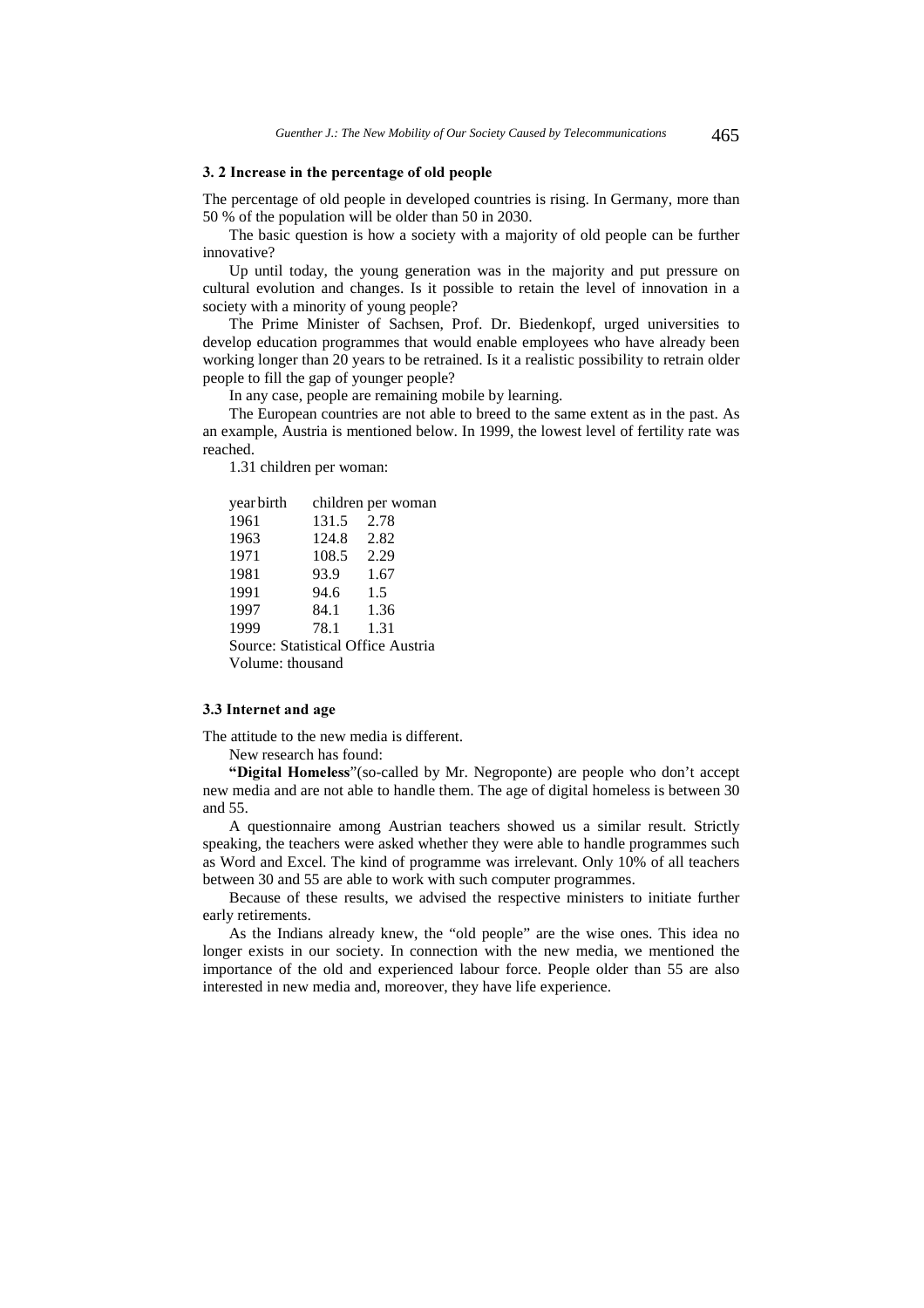In America, the highest growth rate in the field of internet access can be found among people older than 70.

# "Paperless"

The age of a person can be determined according to his use of paper printouts.

Internet users below the age of 30 read the information directly from the screen. Older people need a printout to work with. Older users print out their emails before reading them.

#### How age influences the handling of telecommunications

- Successful people often use telecommunication tools.
- Single people using them more regularly compared with groups (couples, families, communes).
- In households where the head is older than 55, younger people are also restricted in using them.
- Differences between men and women: men use them to exchange "facts"; women also chat and use them for emotional discussions.
- People talk to beautiful people in a kinder way . A partner not regarded as "ideal" was not treated very nicely in some tests.
- Older people are spending less time communicating than younger ones.

### Internet is enlarging communication

- using telephones: 70% of all conversations are within a distance of 8 kilometres
- 40-50% between 3 kilometres
- 60% of all phone-calls in Germany are local
- in cities it is common to make more phone calls than in rural areas
- this means: the intensity of telephone-calls is increasing in the case of long distance calls and a decrease depends on the density of population
- in the field of internet the radius is growing
- generally speaking, one manager of our society has more contact with people in one day than a man living in the Middle Ages during his whole life

The active life of older people enables them to engage more with new technologies.

"In the case of people older than 60, only 0.9% need care, older than 90 years the percentage is 19%. Therefore, retired people are living at home and are a very attractive target group." (Austrian Internet Monitor) At the beginning of 2001, 25% of 51-60 year-old people had internet access. The market interest is increasing for this group:

www.seniorworld.at www.seniortreff.at www.60plus.com www.eurosenior.org www.netclub.at/senioren www.senio.de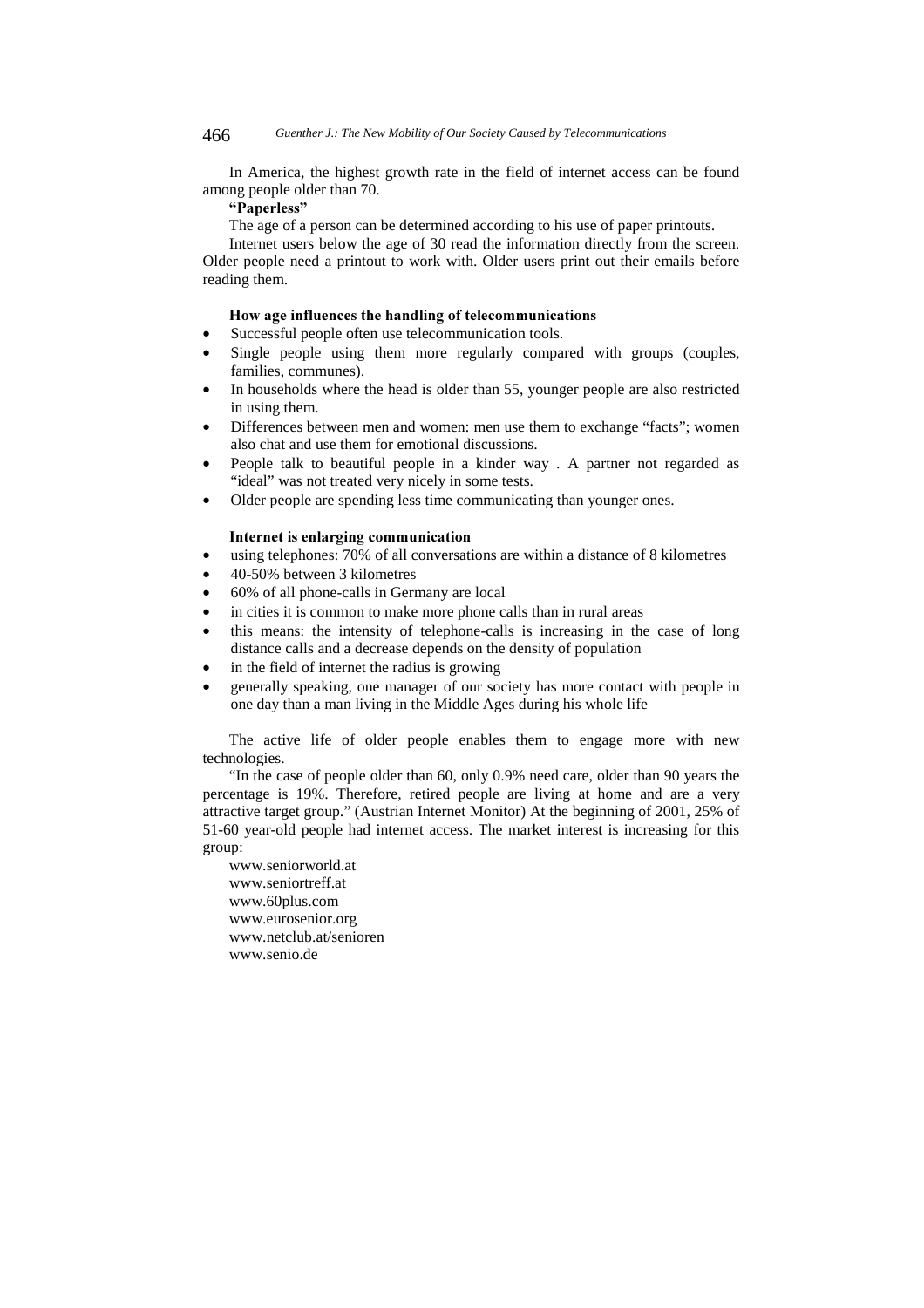#### 3.4 Women and the mobile society

The proportion of women is increasing in the Western countries. More than 50% of the population in Europe is female. Therefore, more female labour is available. More mobility is competing with the situation of a family where both partners are working. It is a problem if both partners want to have their own career. ("two-career-families").

The increased female labour force is due to social changes. Women are marrying later. They are living alone for a certain period of their lives. Their level of education is better than in the past. Modern households are minimising housework and the number of children is decreasing. The position of women within families is changing. In the United States, 20% of all women are earning more than their male partners.

| country                       | female labour force (in %) |      |  |
|-------------------------------|----------------------------|------|--|
|                               | 1970                       | 1990 |  |
| <b>USA</b>                    | 48.9                       | 69.1 |  |
| Japan                         | 55.4                       | 61.8 |  |
| Germany                       | 48.1                       | 61.3 |  |
| <b>Great Britain</b>          | 50.8                       | 65.3 |  |
| France                        | 47.5                       | 59.0 |  |
| Italy                         | 33.5                       | 43.3 |  |
| Spain                         | 29.2                       | 42.8 |  |
| Source: [Beck, Ulrich, 1999]. |                            |      |  |

But not only the quantitative factor of women is important, the qualitative aspect and the changes have to be pointed out. Science assumed in the past that both sexes were equal. Nowadays, we are learning about the difference between men and women. Together they are stronger, and this is leading to better performance and organisation. Women train their natural talents and are improving them at work.

Society is developing from families toward individuals. Within the traditional family, communication is decreasing. "We have less time for being together. Time schedules don't fit, especially because of the working female partner. Family is becoming a "timer-family"." (3.2 million households, out of these 965,900 singleperson households).

In 1960, only every  $10<sup>th</sup>$  household was a single-person one. In 1998, one third of all households were single-person ones. The revolution of 1968 created the independent woman who had children without a partner. The question is how this kind of people will develop. Men born after 1968 – will their attitudes change?

At the beginning of the  $21<sup>st</sup>$  century, a new kind of housewife emerged. The FTM (full-time-mother) is fleeing from unemployment to care properly for the family. As a small company, she has helping hands for housework. These women are more independent in taking decisions. A "Home-Improvement Research Institute" said that women are using "do-it-yourself stores" more and more. Between 1997 and 1999, the sales to these women rose by 20%. In 1997, 7.7% were renovating their bathrooms, in 1992, the percentage increased to 19.2%. In 1997, 50.3% were doing garden work by themselves, in 1999 this had risen to 60%.

The conclusion is that not every woman wants to have a career. A study found that 60% find the new type of woman very attractive. Only 12% are willing to put emphasis on their careers. Being a housewife is not old-fashioned.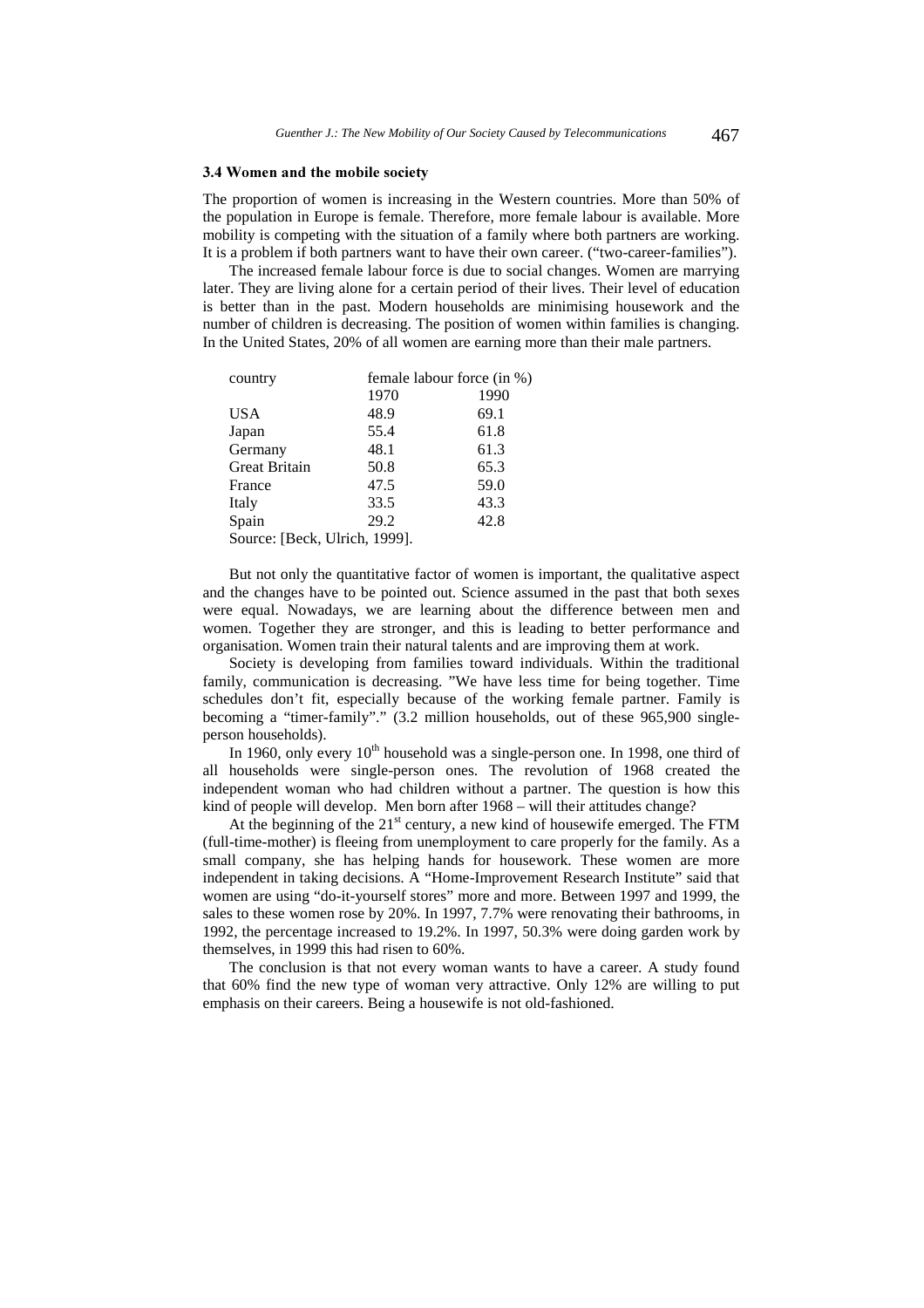The family is changing. Not only the existence of many non-marital relationships is new. Normal marriage is different compared with marriage some decades ago. The family of today has fewer children, and women are working.

More than a third of the marriages of the 70s were divorced in the 90s. 40,000 weddings were held in Austria. In the same year 18,000 couples were divorced. In this environment, the education of children has also changed. Every third child is born illegitimate.

| The development of Austrian families: (figures in mill.) |       |       |
|----------------------------------------------------------|-------|-------|
|                                                          | 1998  | 2030  |
| couples with children                                    | 1.122 | 0.901 |
| couples without children                                 | 0.758 | 0.949 |
| single parent                                            | 0.386 | 0.451 |
| Source: APA/STAT, April 2001                             |       |       |
|                                                          |       |       |

In the year 2000, 2.26 million families lived in Austria. In 2030, the number will rise to 2.030. In 2000, 33.5% had no children (757,900). In the year 2030, 41.3% will have no children.

The European countries are stagnating in terms of numbers of inhabitants. North Africans with high birth rates are coming to Europe. The former Eastern Germany had a higher mortality rate than birth rate for the first time in 1962. In 50 years, there will be 25% fewer inhabitants in Europe compared with the percentage of today. (INED Nationales Demographisches Institut Paris 2000).

In the field of new technologies, women were a minority in the past. In the meantime, they have conquered the men's world. In August 2000, more women than men were registered in the internet. (Media Metrix, www.mmxi.com) The growth rate was rather high in categories of women older than 55.

Five years ago, 6% of German-speaking women were registered as web surfers. By the end of 2000, the number had increased to 50%.

The offers for women in the world of internet is growing permanently. Common themes are discussed from a female perspective.

http://www.ceiberweiber.at/

http://internetfrauen.w4w.net

- www.diestandard.at
- www.woman.de
- www.femina.com
- www.bguide.com
- www.webgirls.de

A woman who is not involved in educating young children is able to do the same work as a man. Statistics shows that pregnancy in the hierarchy of managers is not a high risk for the company. The probability of men leaving a company is equal to that of motherhood.

The proportion of female managers will rise further in the future. In small and medium sized companies, the number of women is already relatively high. Women are taking advantage of modern restructuring programmes. Decentralisation is shifting power to lower hierarchy positions and thus also to women.

Partly, companies want to conform to emancipation trends.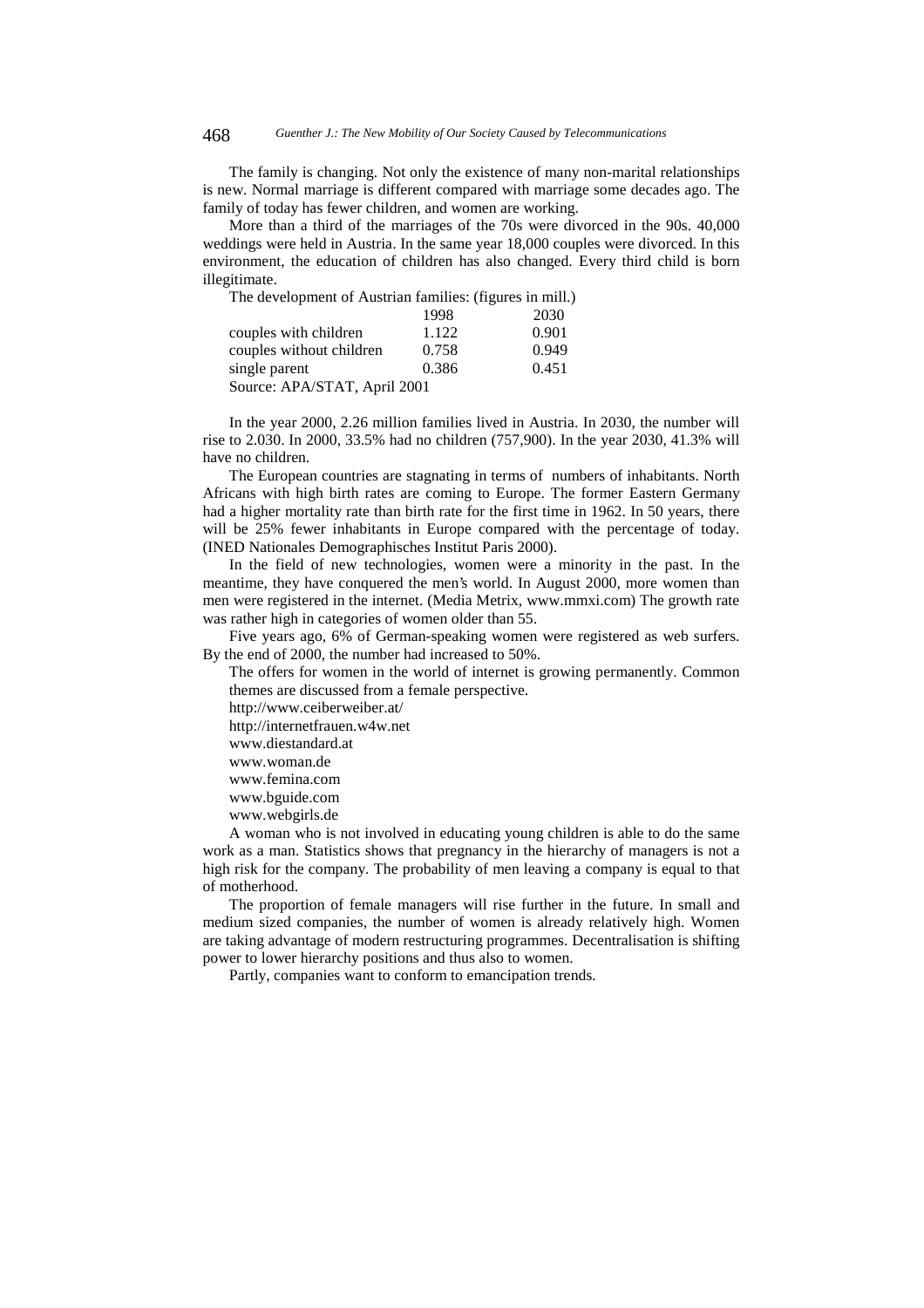Changes in the socio-political environment enable women to reach management positions.

A study done by the World Bank in 2000 shows that the gap between men and women is smaller. In countries with good female economic power, corruption is decreasing and economic growth is rising. The number of primary school girls doubled in the Middle East, South Asia and in African areas between 1975 and 2000. Moreover, the life expectancy of women improved in the developed countries by 15 to 20 years.

#### 3.5 Screenager

"Screenager" are young people who spend most of their time in front of screens. This name was created by the manager of the McLuhan programme at the University of Toronto. Screen is a television screen - passive consumption; or a computer screen active participation in a virtual world. People born into a modern world, familiar with computers, are more flexible and quicker and are able to think multifunctionally. Brain researchers have proved that the new generation is using their brain in different way from their parents. Parallel processing is not possible. [Pöppel, 2000].

The formal structure of our brain is determined.

The screen and the internet cannot completely replace traditional learning. Tomaso Poggio of MIT (Cambridge USA) proved that learning without experience is not possible.

Within the family, they are equal partners and have more rights than former generations. The power-relationship between parents and children is changing. In the past parents could "order" something, today they must justify it.

#### 3.6 Mobility within partnerships

"Information and communication technologies are creating new individual possibilities of acting and deciding for internet users. Freedom in distance and time is changing social relations and opinions.

The aim to take one's own decision to have an exciting life, to enjoy life and to find one's own way of life is a normal attitude. In our modern world, people are living as individuals. In comparison with traditional society, today's people are enjoying more freedom and individuality. In traditional society, individuals were connected with their respective families and groups." [Schwalm, 1998].

More and more countries acknowledge homosexual partnerships as equal. Middle and long-term changes cannot be calculated.

The traditional marriage will be the minority case. "Partners for a phase in one's life " are replacing traditional partners. In the past, marriages existed until the death of one partner. Today, a marriage lasts for an undefined period. Divorce is a normal thing. Partnership is determined by common interests. If interests change, partnerships will be cancelled.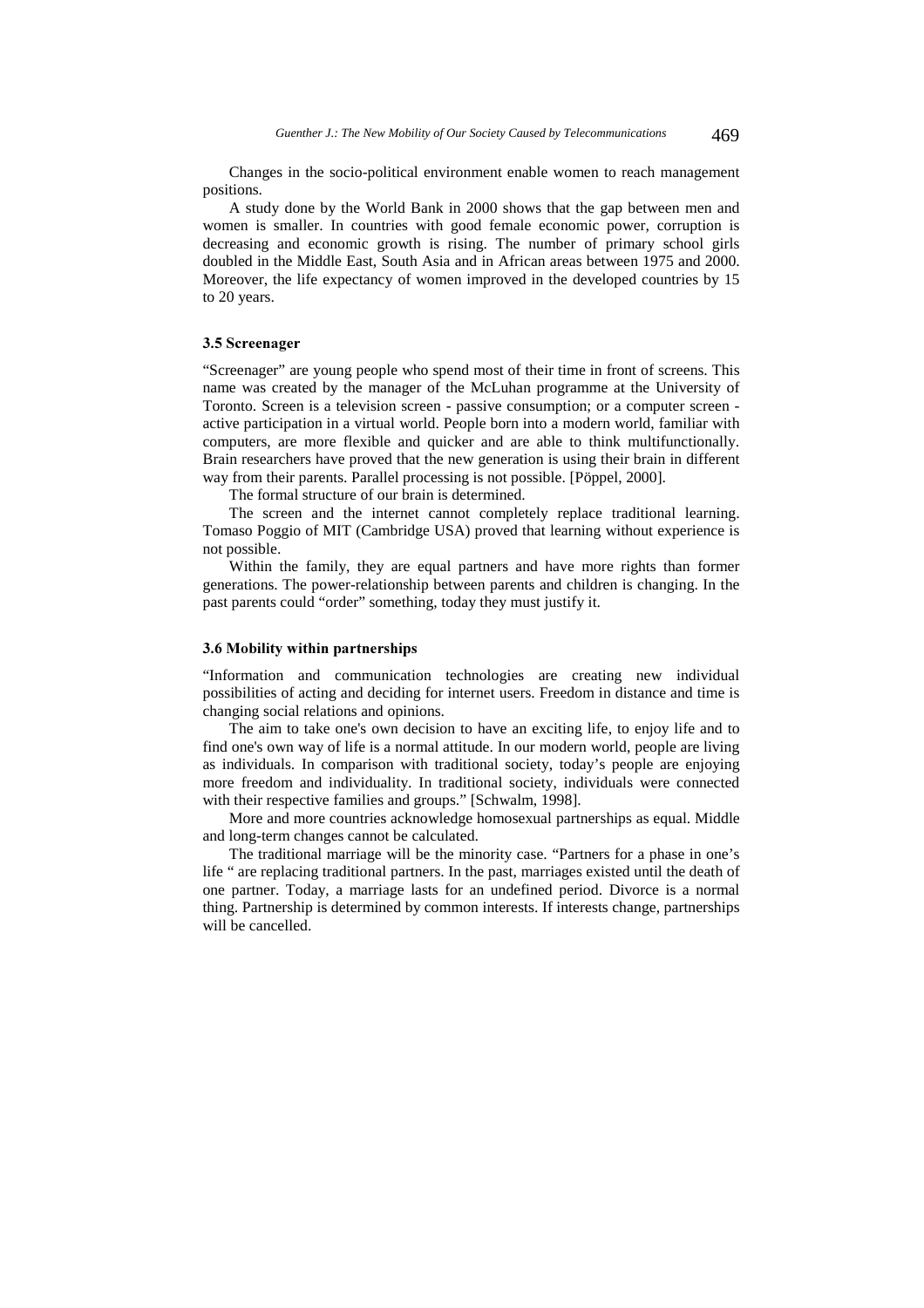#### 3.7 Single people

There are two main points to mention about individualisation:

Individualisation is leading to egoism and hedonism Individualisation goes along with self-development

People who are used to being alone compensate this situation with more communication. They build up communication networks. The modern technical equipment of communication supports this need. My relatives in New York, no children, have 6 telephone ports at home. "This is a minimum for life." Each of them wants to be independent when phoning, surfing or working. Mobile phones are not included.

The main event for the development towards small families was the common use of the contraceptive pill, which emerged in 1960 and changed sexual habits. The revolution of 1968 was not a revolution of intellectuals, it was a fight for sexual emancipation.

Life in a single-person household follows a general change in values, which Paul M. Zulehner [Zulehner, 2000] defines in a study. More and more people are trying to make the best of their lives with less effort. This "new Austrian" is mainly interested in himself and aims at everything that will improve his daily life.

This can be seen in:

- no interest in politics and church
- no participation in organisations of any kind
- less motivation in daily work
- fewer marriages
- increasing divorces
- more single people
- decreasing number of children

The Austrian study named such a person "Rosinenmensch". A similar situation can be found in Germany, a so-called "Ich-Mensch" or "Ich-Generation". But this is not connected with more egoism.

The development of the economy is going the other way round. In working life, more group-dynamic people are in demand. The single fighter has no future.

#### 3.8 The group

Systems are more complicated and allow more efficiency. But the importance of the individual is not so important within this system. Group-work is essential in the business world, but also in the field of education. The group allows that everybody to contribute his strength, weakness must not be activated.

Education is lagging behind this demand. The last group-dynamic education is done in kindergarten, when children play together.

The new tele-learning instruments are introducing a new group-dynamic – the virtual group. My son prepared his dissertation together with Finnish, Australian and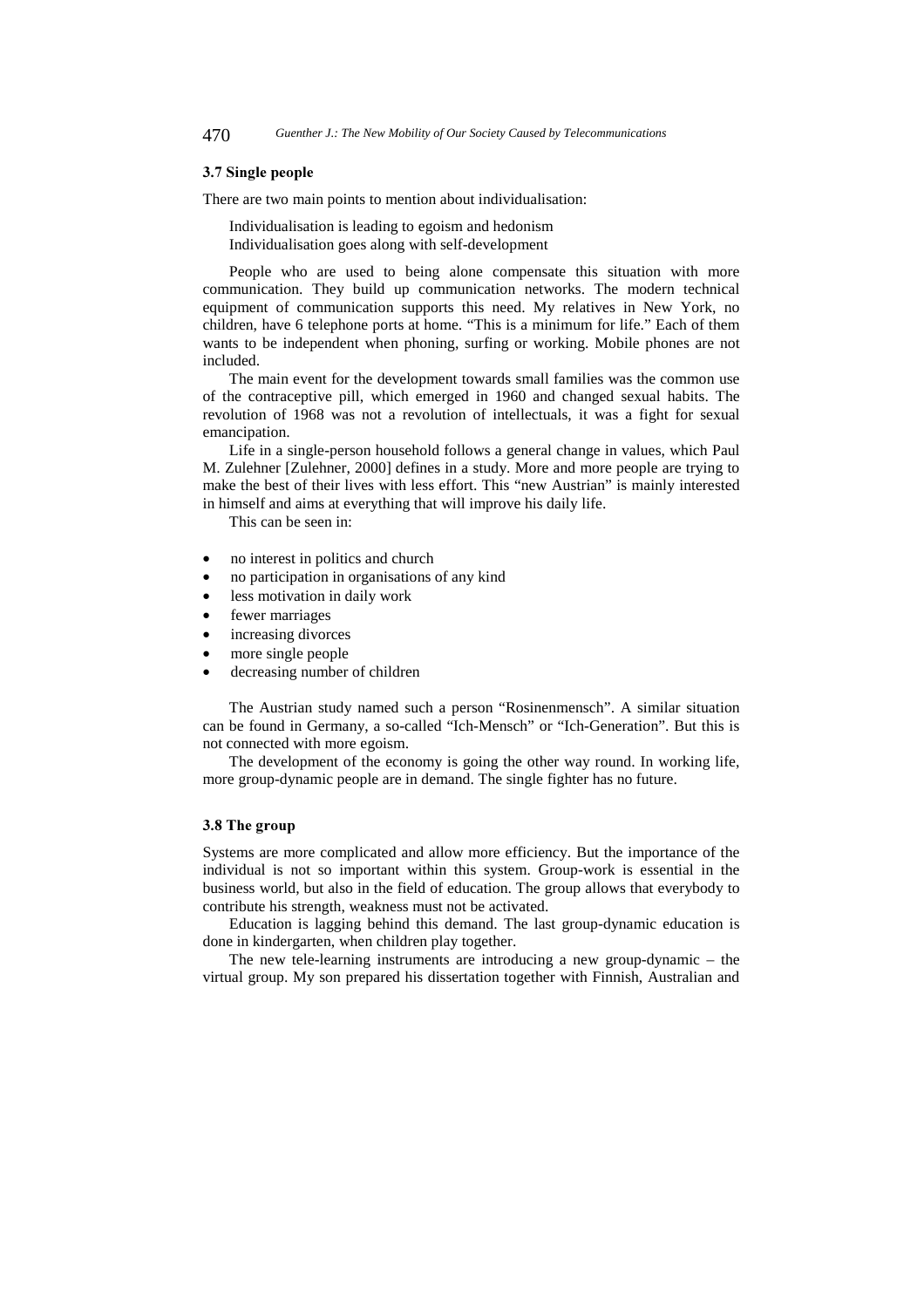American colleagues, without knowing them personally. The internet brought them together.

Similar work-groups can be found in software production. Time differences are used and so 24 hours can be used to develop a product. When the American goes home, the colleague from Far East takes over the work. When he finishes, the European starts. Together in one group, although only partly working at the same time.

#### 3.9 Partnership of convenience

From the traditional point of view, living together is defined as a form of very close relationship. The "connection" is seen physically.

The same motivations are bringing people together.

According to Max Weber [Weber, 1956], we distinguish four motives for forming groups:

Acting in line with certain aims Acting is determined by ethics and aesthetics emotional acting traditional acting

Maslow knows three items for a relationship: "At least three different kinds of human relationships can be distinguished: the dominant-subordinate, the egalitarian and the aloof or laissez-faire." [Maslow, 1987].

"...transportation and communications capabilities improved in the industrial area, maintaining contact with widely dispersed friends and family became much easier, and it became possible to participate actively in communities of interest that were not tied to your home-town." [Mitchell, 1995].

Within the internet, a new kind of "friendship" has emerged. Groups are formed quicker, are partnerships of convenience, and are cancelled after reaching the common goal. These "new groups" are ideal for co-operative self-qualification. Students work together for a defined period. When the learning goal is reached, a new group will be formed for new tasks. Discussions can held only with the respective group member.

"Virtual groups" must have the following characteristics:

- Computer-related communication
- interest groups
- social contacts.

The social relations are based on

- interpersonal relations (friendships)
- 

or

social identification (bound to the group).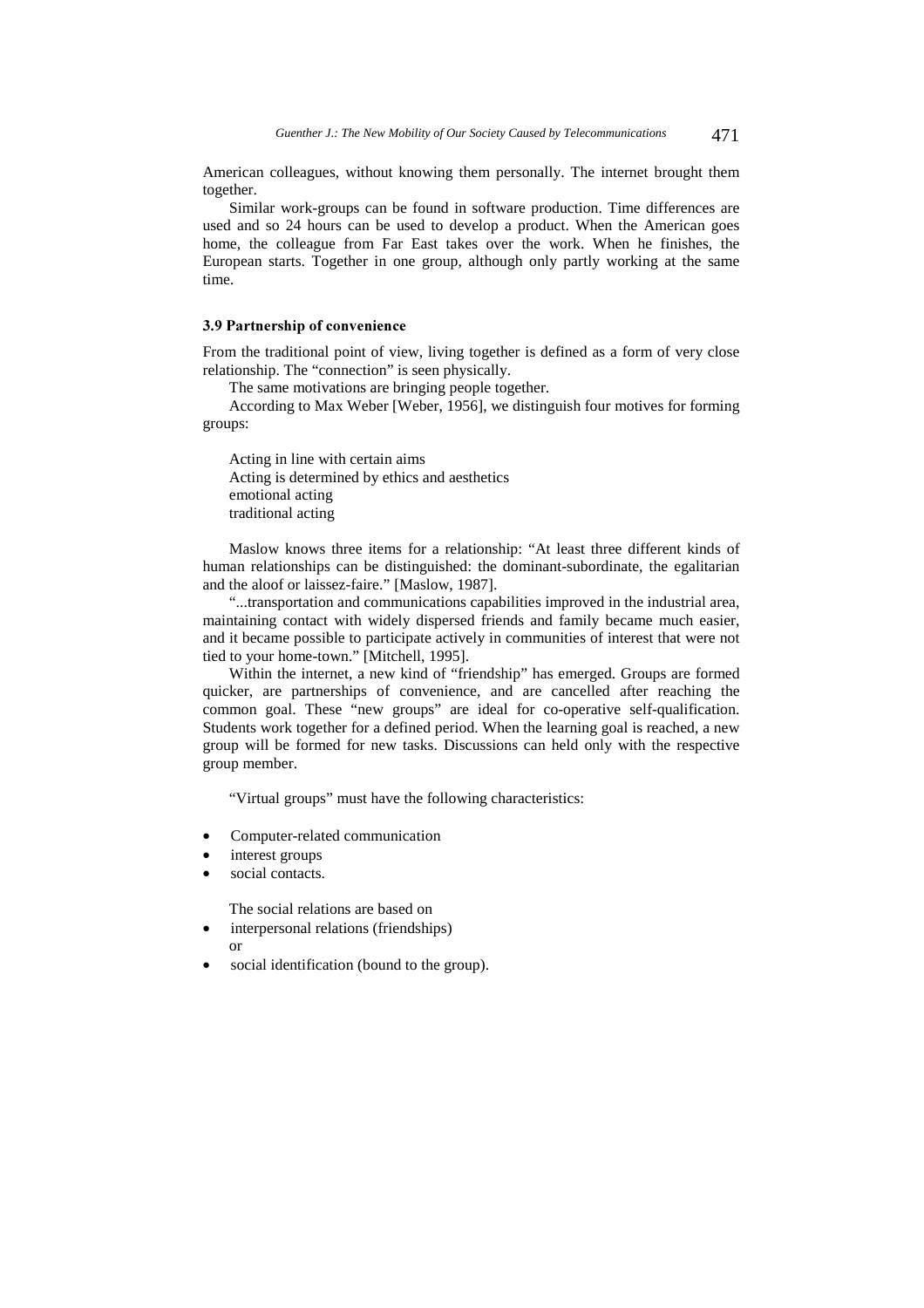472 *Guenther J.: The New Mobility of Our Society Caused by Telecommunications*

E-communities have a social identity. The continuity of the group, despite member changes, is responsible for this identity. There is a strong togetherness between the group members. Face-to-face communication is not necessary.

The duration of a membership in an internet group is, according to studies, between 20 to 46 months. [Utz, 2001].

People with high internet engagement do not show reduced social contact. They are as integrated in social organisations as people without internet access.

But in the commercial sector, buying groups will also emerge. In the private sector in the form of electronic exchange (e-commerce "consumer to consumer"). In the business world, small and medium-sized companies can achieve buying conditions like those of large companies.

Relations are made quickly and with a certain aim. When the common aim is lost, the group disappears quickly because of the anonymity of the internet. Romantic relationships often end in emotional ones. The internet community is more oriented towards facts.

In the Western World and in America the "family" is disappearing. New forms are replacing the family. Partnerships for a certain period are replacing the typical marriage. Nobody wants to be together with somebody forever. Mobility perhaps requires something new tomorrow. Illegitimate children are a normal situation. More and more mothers and fathers have divorced parents. Law and politics are defining this new situation as " the togetherness of adults and children".

#### 3.10 Virtual neighbourhood

The virtual world also existed before computers came into our daily life. Ancient theatres brought people into irreal worlds. The cinema shows us virtual stories - we can cry and laugh.

People in our new computer world can become isolated. They also have the chance to find and intensify new contacts.

The words "place" and "time" are newly defined. In the past, the place was more important than the time. The new mobility is putting emphasis on the time. " It is no longer necessary for people to be together in one place, it is important that share the same time. The criterion is not to be Polish, Swiss or Canadian. One must be able to work with computers, have enough experience in certain fields like rap-music, perestroika and so on. These elements are used when somebody is judged to be "in" or "out".

A communication study has shown that people who are living near each other phone each other more often than friends living far away.

The internet leads to a virtual neighbourhood, where the physical destination is irrelevant. Virtual neighbourhoods are independent of place. The common interest is essential. A friend can have the same interests, but live on another continent. Internet and email with newsgroups allow the combination of interest groups and neighbourhoods.

There is no big gap between virtual reality and real life. Mankind is used to living with virtual worlds. Dreams bring unrealistic worlds into our real world. Machines intensify these effects and document this. Sometimes, when you wake up, you want to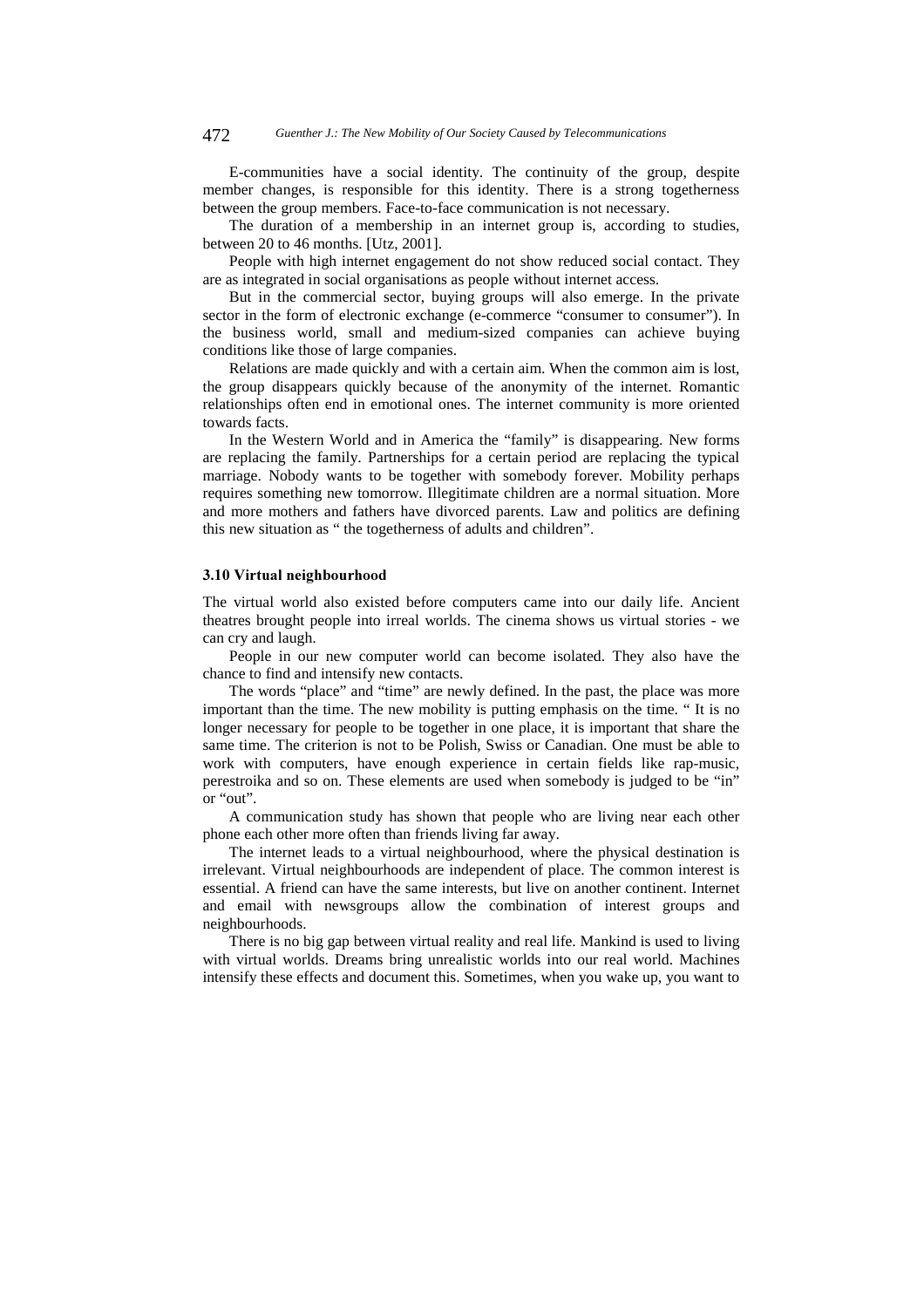reproduce a perfect dream. But it is not possible. Computers can be used to reproduce good and bad dreams and they can be shown to other people.

Higher broadbands within telecommunications networks will open the door for new technologies. Bodysuits and video-conferencing will intensify virtual neighbourhoods. In the world of the internet, everybody can find like-minded people.

Tokyo has created a network area, which simulates new neighbourhood models. Several households deliver certain videos. For example, one family sends a classical concert every Friday at 5 p.m., other families give information about new books.

A married couple in New York play a game via internet while they sit in the same flat. They say it is cheaper to load down games from the internet. It is not a form of social isolation. Storage and update are done by somebody in the net.

The car-parts producer, Frank Stronach, has bought sports channels. His aim is to own sports channels all over the world to allow sports events to be watched 24 hours a day all over the world. A television provider like the above mentioned one can deliver the right programme at any requested time.

Regarding games: with the usage of multimedia, actors and the audience are merging. The audience can follow the movie. Moreover, they can participate in the movie. They can determine the end of the film - a happy-end or not.

After scanning in himself, the spectator becomes the actor. I saw this for the first time in Karlsruhe KMZ (Kultur und Medien Zentrum). Together with a colleague, I entered the virtual theatre. We stood right on the stage, cameras found us and we were included in the game. A fairy changed our outfit, our size – when we were not able to stop this.

"The electronic neighbourhood will influence our lives, our nations and our cultures – but we should act wisely and in the way we want. Our natural instincts and needs will show us the way to use this information market as a possibility to contact people in another way." [Dertouzos, 1999].

The "distance presence" allows us to form new groups and meetings and is changing cultural identity. Communication science and media theory have to define the item" identity" in a new way. "Together" still exists but the physical presence is leading to a different communication intensity.

These new virtual social systems also have a certain unpredictability. They are also changing the basic media experience. "The perception of space and time is remixed, places will be reallocated." [Fassler, 1999].

75% of all inhabitants of the developed countries have not seen themselves in a real world. This leads to wrong interpretations and everybody is left with his own story.

### 3.11 Home

The increasing mobility needs a new definition for your own residence. Family heads invest a lot of money to build their own house. When parents die, children are the new owners.

The relationship to one's place of birth is diminishing. Place of birth and place of death are different in many cases. The style of living is changing. Families are smaller and single-person households are increasing in number. The planners of flats have to consider this trend. Single-person households are often without anybody. They need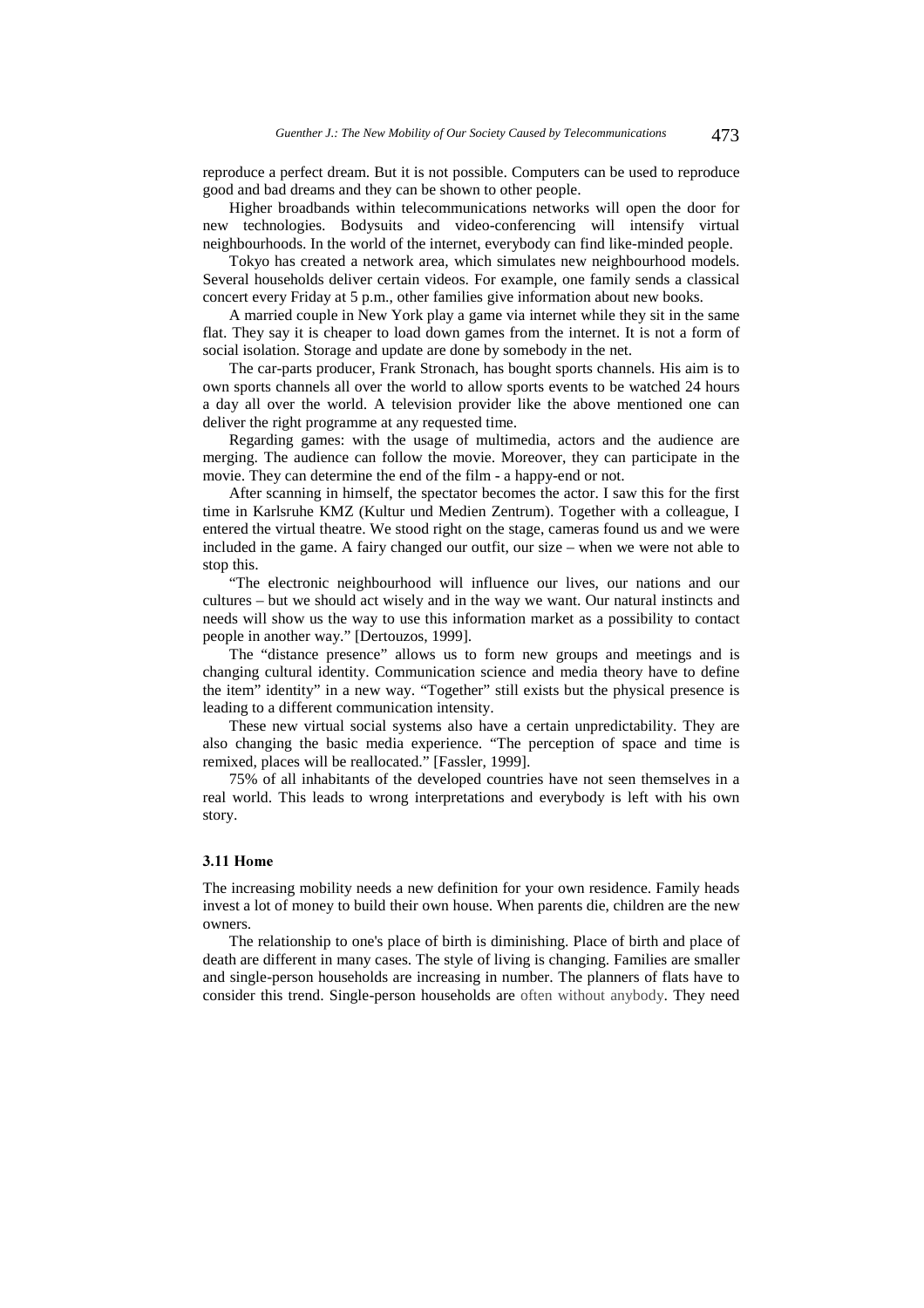more technical equipment like automatic care for flowers and automatic coffee machines.

People are always leaving their homes to settle down in a new country. Between 1800 and 1914, 50 million people left Europe and started a new life in America. In the 20<sup>th</sup> century, the movement was towards North America and from Europe to Latin America. In 1984, the United States registered half a million immigrants. Cities like New York, Los Angeles and San Francisco have 25% foreigners.

Also in Europe, the situation is new. France has 3 million "black people". The number of residents in Austria rose by 1 million due to the political turn in Eastern Europe. Wars are responsible for immigrants. In the year 2000, 21 million people word-wide left their home countries due to war. (Source: UNHCR) In Europe, 7.5 million were victims of the war in Yugoslavia. (Source: OSZE)

One result of making people homeless is to make it difficult for them to speak their mother tongue. New leaders often introduce a new official language that is not the same as the mother tongue.

Every year some million people change their homes. They settle down in a new country and bring along their cultures and religions. Culture is a part of communication. Besides the language, different points of views and experience form the human identity.

In the past, moving groups have not always respected the culture of the host country.

Densely populated regions with better economic preconditions are preferred for new homes.

How many people can planet Earth bear? The population explosion is continuing:

- 12,000 years ago, the population of the world was 5 to 10 million people
- During the  $17<sup>th</sup>$  century, population started to grow rapidly
- In 1804, the world's population was 1 billion
- In 1927, 2 billion; the reason was the industrial revolution and increased agriculture
- 1960: 3 billion
- 1974: 4 billion
- 1987: 5 billion
- 6 billion
- UNO is estimating 8.9 billion by 2050

At the moment, the birth rate is stagnating. In 1998, the increase was 78 million – 136 million were born, 78 million died. At the beginning of 1970, women in less developed countries had 5 children on average, at the beginning of 2000, only 3. Diseases like AIDS are also reducing the population.

The new virtual groups will not replace the traditional home. The ethic and the nation are not disappearing as predicted. If you don't accept the new media and communication tools, you will fail in continental, transcontinental and trans-cultural communication. You will not be able to cope with global networks and their local presence. This situation threatens parts of the world that are worse off because of educational, infrastructural, economical and political preconditions. But thus leading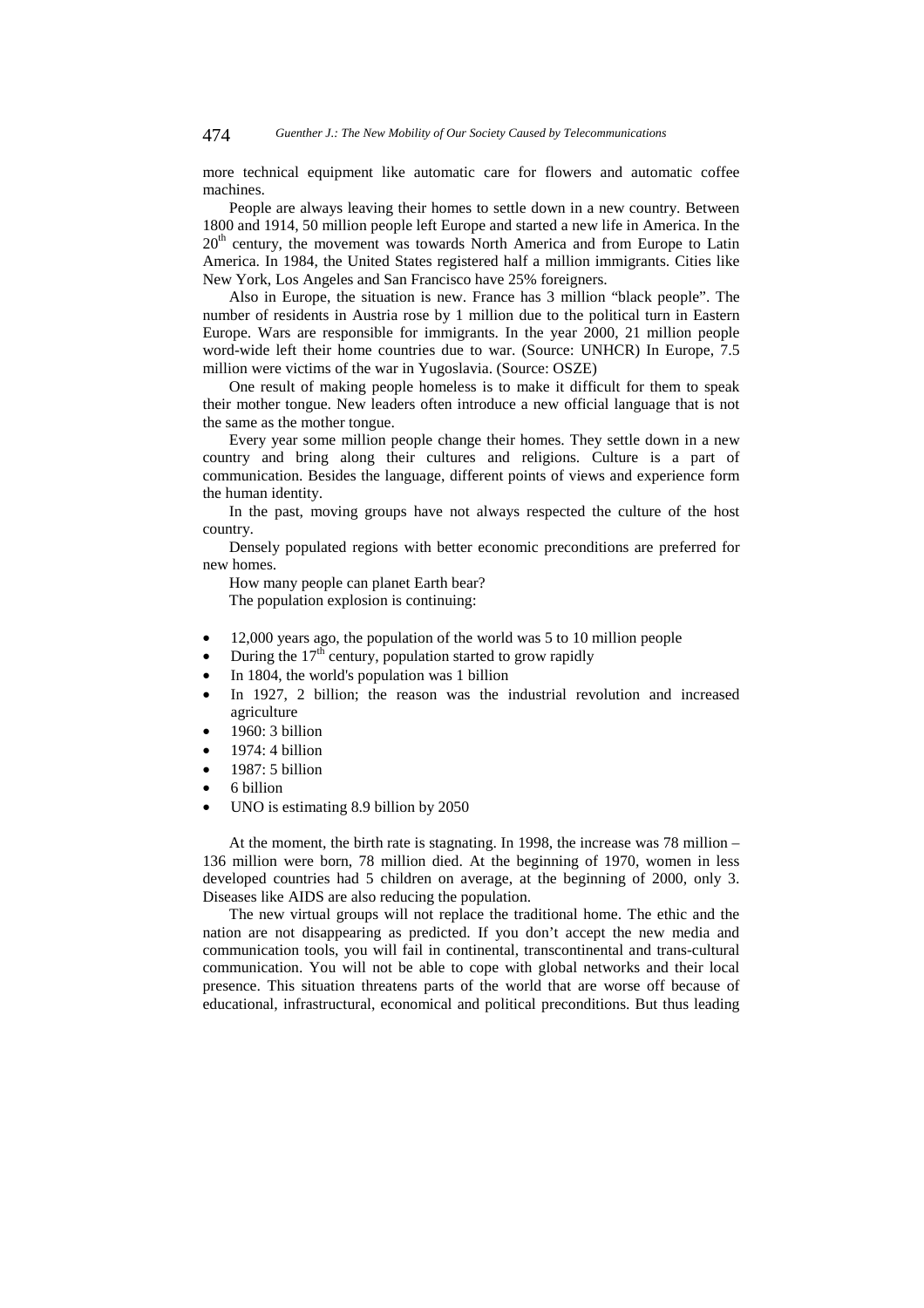not automatically to a development at the cost of non-industrialised countries. The changes in the Asiatic and Pacific regions showed us this. Processes like in Europe show that changes can heavily influence the traditional industrial regions. [Fassler , 1999].

Globalisation makes it more difficult to distinguish between states. Languages can be used as borders but minorities in neighbour states are arising.

Culture is one of a kind. But internationalisation reduces the difference between different cultures. John Stratton says: "Nation-states seek to be homogeneous and define themselves as different from other nation-states." [Stratton, 1996].

### 3.12 Cities

In the  $19<sup>th</sup>$  and  $20<sup>th</sup>$  centuries, cities changed fundamentally.

Flight from rural areas was the reason for this situation in 1900. People without work were forced to go to cities. Thus, the population in the cities in Germany increased. Between 1815 and 1865, the urban population increased from 23 to 45 million, by 1910 to 65 million.

This flight was more significant in the Unites States. For example, Chicago had 300,000 inhabitants in 1870; 500,000 in 1880, and 1.1 million in 1890.

Changes in transport and communication technologies were the changes at the beginning of the  $20<sup>th</sup>$  century. New infrastructures emerged, and so life was different. The functions of housing and streets were newly defined. The communication tools of today need the same process. Cities are not longer defined by borders, they are defined by functions. In the Middle Ages, the only possibility for people to get in contact with each other was personally. Transport was the important factor. Old cities with broad streets and squares were constructed for personal communication. The infrastructure of telecommunication is changing this situation.

"Today, this ancient idea – reflected in the Oxford definition of a community as a "body of people living in one place, district, or country" – is eroding; a community may now find a place in cyberspace. The new sort of site is not some suitable patch of earth but a computer to which members may connect from wherever they happen to be. The foundation ritual is not one of marking boundaries and making obeisance to the gods, but of allocating disk space and going online. And the new urban design task is not one of configuring buildings, streets, and public spaces to meet the needs and aspirations of the civitas, but one of writing computer code and deploying software objects to create virtual places and electronic interconnections between them. Within these places, social contacts will be made, economic transactions will be carried out, cultural life will unfold, surveillance will be enacted, and power will be exerted." [Mitchell, 1995]

Today urban population is increasing by about 60 million each year. In 1995, 80 percent of the European population was living in cities, world-wide the percentage was only 45.

The future city?

Skyscrapers, satellite cities; vertical expansion – elevator – versus horizontal expansion by car or public transportation facilities?

One point is certain: cities of the  $21<sup>st</sup>$  century will not have a centre, infrastructure will be equal. Inhabitants and their needs can be distributed equally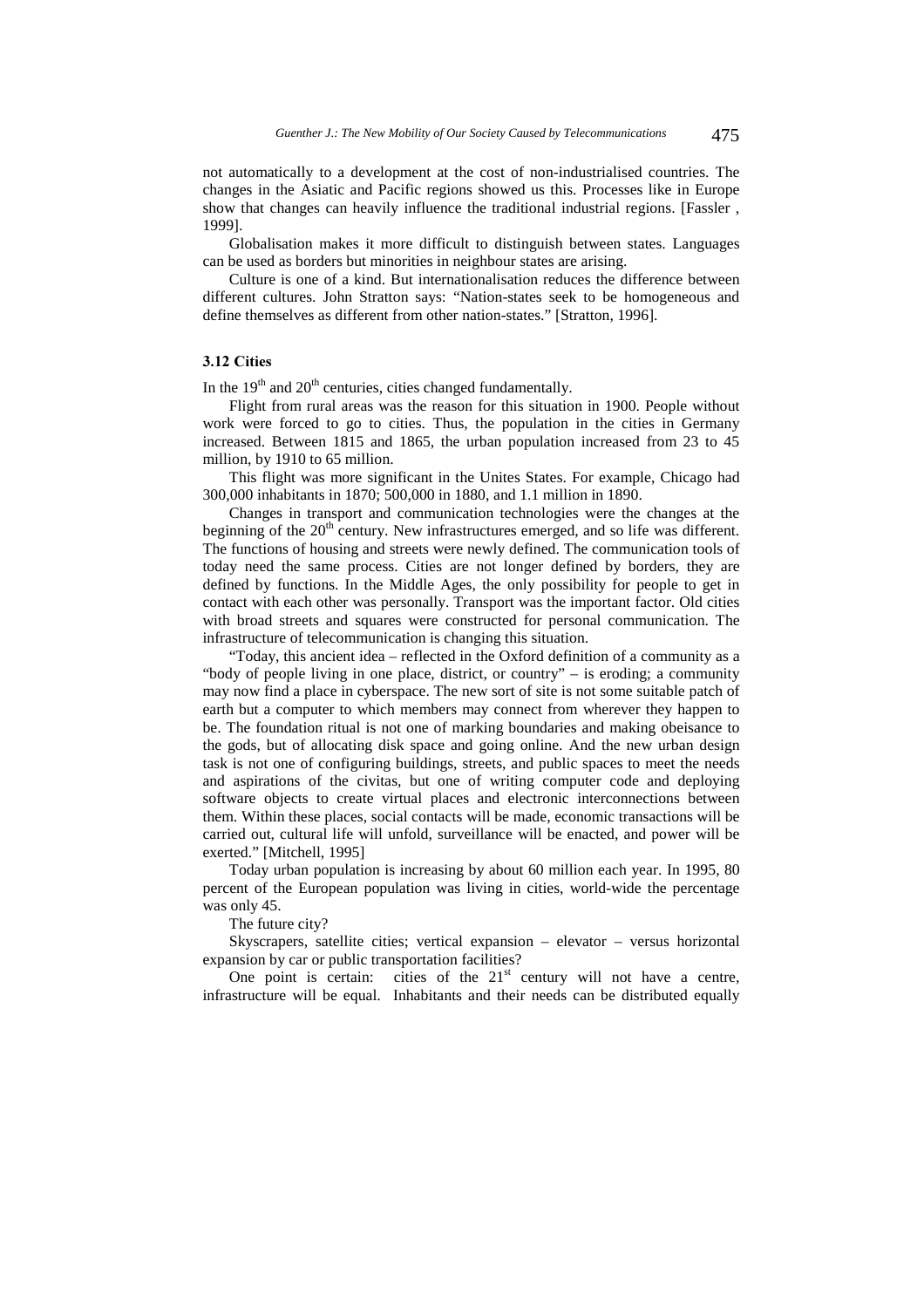because of telecommunications. European cities like Paris and Vienna can hardly be newly designed. But new cities will have a new outlook. In South China – in the North of Hong Kong – 10 cities have a common network. At the beginning of the  $21<sup>st</sup>$ century they had 16 million inhabitants. In 2020 they predict 36 million. Such "big cities" will emerge because of networking.

| City        | Population |
|-------------|------------|
| Mexico City | 18.8       |
| Sao Paolo   | 20.8       |
| Lagos       | 24.2       |
| Karacho     | 18.7       |
| Bombay      | 27.7       |
| Peking      | 18.7       |
| Shanghai    | 23.8       |
| Tokyo       | 28.8       |
| Diakarta    | 28.8       |
|             |            |

population in 2015; figures in millions

To compare the above mentioned figures - the cities at the beginning of the  $20<sup>th</sup>$ century:

| Chicago        | 4.2 |
|----------------|-----|
| New York       | 1.4 |
| Paris          | 3.3 |
| Berlin         | 2.4 |
| St. Petersburg | 1.4 |
| Vienna         | 1.9 |
| Tokyo          | 1.5 |

population in 1900; figures in millions

Cesare Marchetti found a relation between the maximum size of a city and the respective transportation possibility. The inhabitant of a city wants to reach every place from the centre within one hour. In the Middle Ages, the distance was 3 kilometres, today by car 80 kilometres.

The Viennese traffic planner Prof. Hermann Knoflacher is of the same opinion. According to him, people have up to three journeys per day on average, which take 70 to 80 minutes.

But the houses in the cities are also undergoing changes. "Smart Homes" are homes with an internal infrastructure. Data exchange with service providers is rapidly growing. According to a study by Siemens (www.siemens.com/mobile-business), this market will have a volume of 37 million Euro in 2002. More and more households have a network: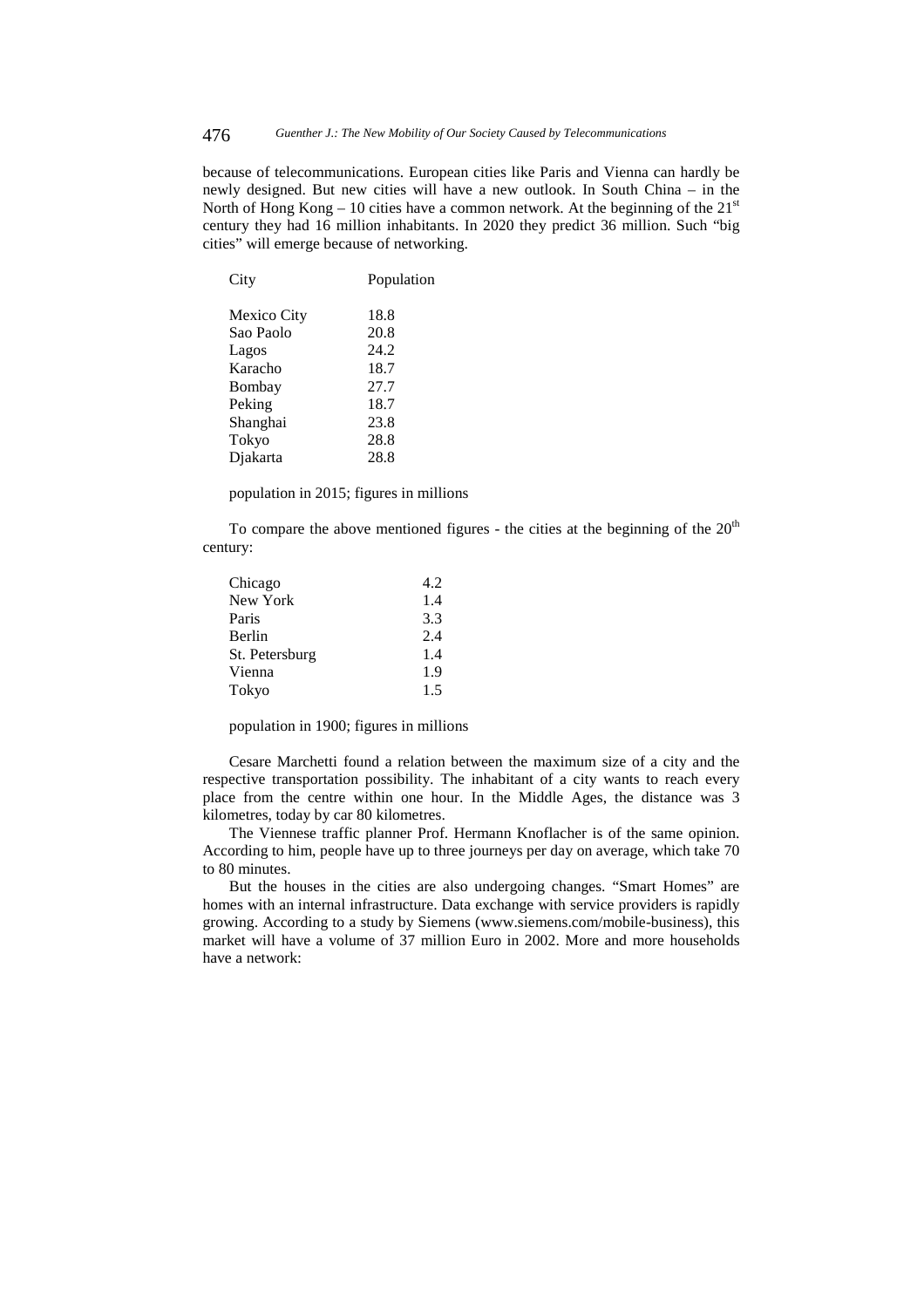| year | million households |
|------|--------------------|
| 1998 | 17                 |
| 1999 | 28                 |
| 2000 | 42                 |
| 2001 | 52                 |
| 2002 | 68                 |
| 2003 | 78                 |

#### 3.13 Information and communication technologies in the field of education

A global network of electronic media is creating new preconditions which exceed the traditional channels of education, the reading of books. Electronic networks are creating situations in which traditional systems have no chance.

Knowledge which emerged in the past is now transferred via networks. All knowledge is available and transferable. At the beginning, technical support helped to produce information, now it is used for selection and distribution.

In the last 20 years, we were dazzled by technical innovations. Today, we are thinking and using these technologies. Technical knowledge is a part of our lives.

The new possibilities of telecommunications are creating euphoria and anxiety at the same time. People are frightened of losing their jobs, but feel euphoric about the new possibilities. Global networks are offering a new kind of learning. Groupdynamic learning, co-operative self-qualification are supported by the new media. Technology often plays the necessary administrative part of the teacher. The teacher himself, who often is not willing to quit the position of the leader, is now able to assume the functions of coaching. He is guided by the technological items and is forced to change his role in the field of teaching.

Technology enables us to cope with the huge amount of knowledge.

The surplus of information is becoming the enemy of the spirit. Information alone is not knowledge. Selection and assessment of information are important.

In the near future, nearly every household and every teenager will have their own personal computer. More than 90% of PC-users have a CD-Rom drive and a modem. They are prepared for communication with millions of internet users.

In Europe, emphasis is being put on the digitalisation of telephone networks. On the basis of ISDN and ADSL, a data-highway is emerging. By

- a digitised public network
- digitised "in-house" transfers and
- respective distribution of terminals

the preconditions of modern education systems are being established.

Education networks should be a part of national and regional networks. Isolated from other networks, they will not have the necessary success. The concept of Lower Austria will show this: via the same backbone-net, the population receives information about the economy, administration and education.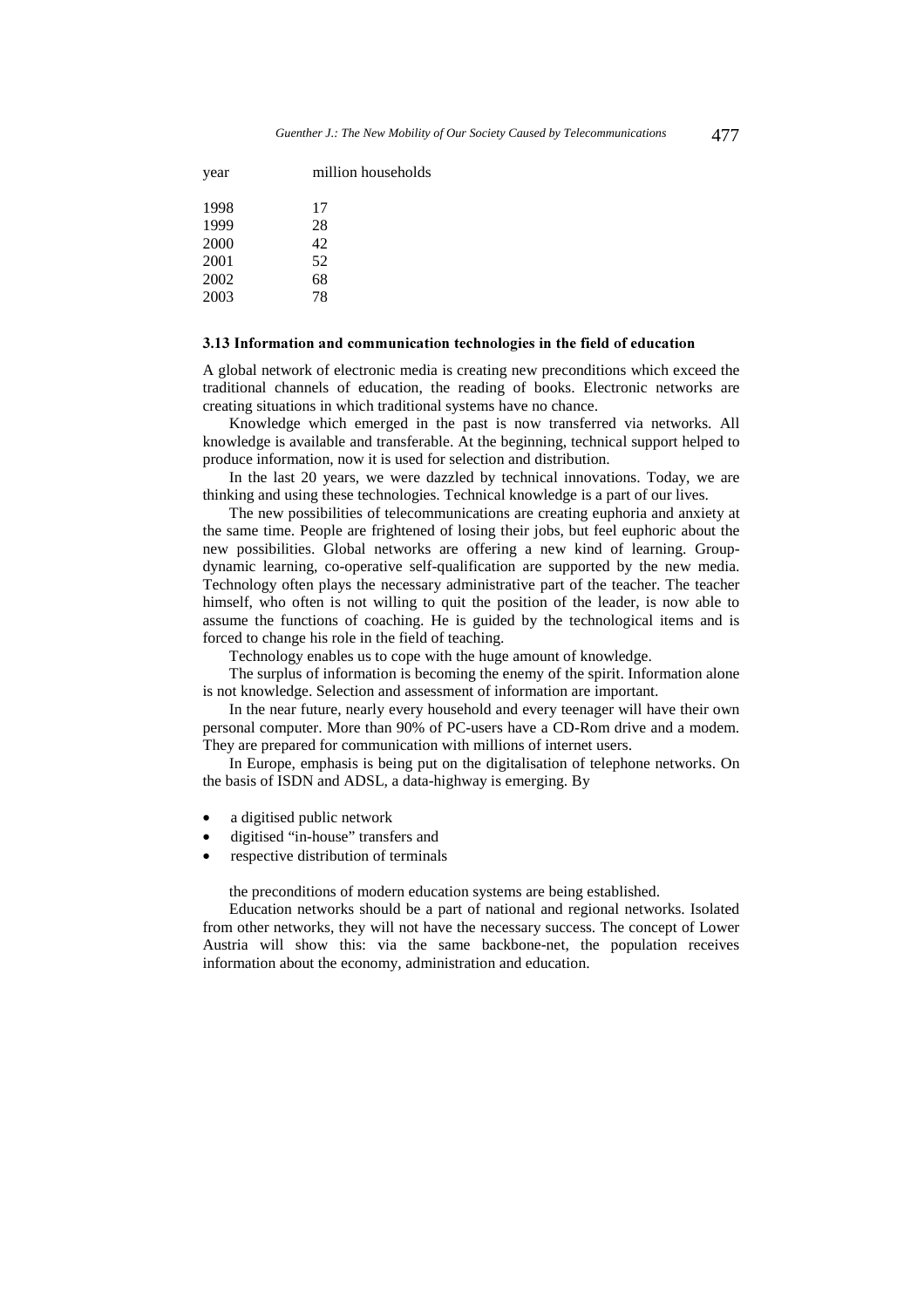A complete education network has to have three parts:

The first is a net for universities and academies. It addresses specialists and teachers.

The second one connects the places of education. This net helps to exchange information between them. Common databases, multimedia teaching programmes and administrative software for the "company" school.

The third net is used by students and school-children. In addition to the traditional education, assistance in learning is given. Normal homework, especially, can be modernised by the network PCs. Our children are trained to become selfsufficient. In school, they learn to survive as individual. Individuals are assessed. But economic life needs group-dynamic people. The last group-dynamic education is given in kindergarten. The PC could help to promote group-dynamic homework. Via PC, the student has contact with others and so they can solve a certain problem. They can also ask teachers to help. In times of high unemployment among teachers, this system can help to give private coaching. It would represent a cheap possibility to give the necessary assistance to schoolchildren, and allow unemployed teachers to earn money.

# 4 Intensive communication

"The modern communication society is defined by a continuous expansion, acceleration, intensification and globalisation of communication. The number of communication processes is increasing, the time needed is shorter and more and more people are involved in this new communication. Moreover, the range of communication is reaching the whole world." [Schwalm, 1998].

This development can be proved by figures. The advertising consumption in the United States doubled in the second half of the  $20<sup>th</sup>$  century:

| Time      | Media consumption<br>in hours/day | spots per day |
|-----------|-----------------------------------|---------------|
| 1942-1964 | 4.4                               | 76            |
| 1987-2000 | 9.0                               | 150           |

Source: Advertising consumption U.S Average values for Americans Advertising Research Foundation

But new media are not replacing the old ones. Norway has the highest internet density and at the same time the highest rate of newspapers and books read. It is more like "new media are completing and promoting traditional media."

Similar results can be seen in the United States. ("International Demographic Inc." in Houston) People surfing frequently in the internet are also often watching television: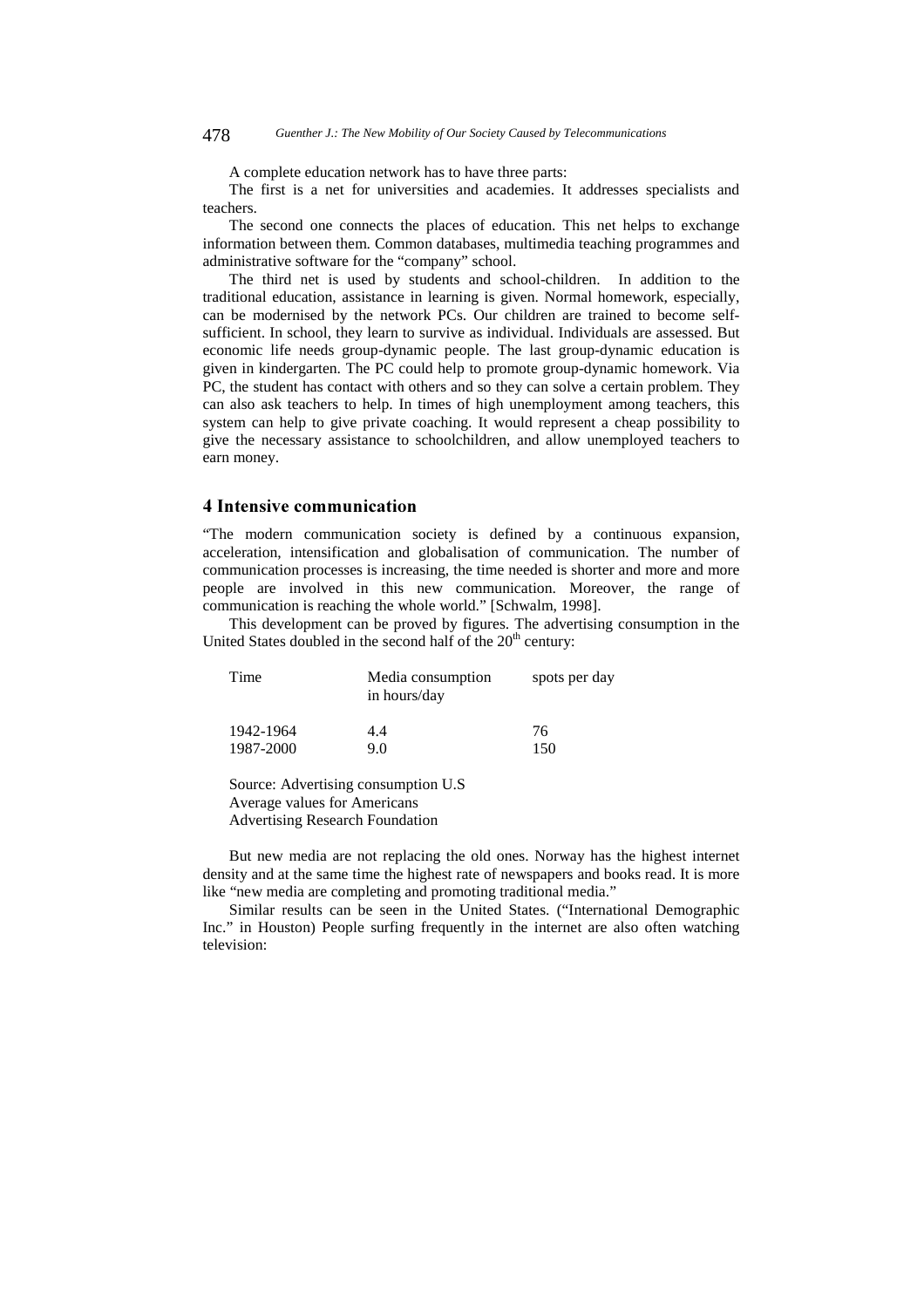| On-line minutes | TV minutes |
|-----------------|------------|
| 180             | 197        |
| 100             | 156        |

The same proportion can be found in the field of print media: intensive surfers are spending a lot of time with print media.

Online-readers are eager to learn. According to a study, 66% of online-news readers regularly consume news, but only 74% of "non-onliners".

Two million Germans consume television programmes 7 hours per day. Other people have no TV-set and are refusing this technology.

Time is fixed. We measure it in seconds, minutes and hours. For special reasons, in days, weeks, months, years, decades and so on. In spite of these measurements, time is relative for people. The minutes that seem longest are those for children waiting for Santa Claus. Examinations are longer when you are not prepared properly.

Children want to become older to have more rights. This process needs a lot of time. When you are older, one birthday follows the next very quickly. Time is made transparent by clocks. Time is not absolute.

Telecommunications and electronics are changing the time factor. New technologies measure the time exactly. With electronic networks, distances are shorter, time is eroding. A letter needs more time to be transported than the time to react to an email or facsimile. In the case of video-conferencing, there is nearly no time to react.

By accelerating time, people become more immobile. This has a great impact on our economy and has a certain fun-factor. Many people enjoy this development, others reject it. 15% of all Americans are in down-shifting processes. They want to earn more, to work less and to have more spare time for private matters.

There exist mixed couples of accelerators and decelerators – managers and housewives.

This effect will continue in the future. Marriages between people with different religions and different opinions.

The "email manager" reads his correspondence at any time and in every place. In former times, managers returned to the office to dictate. Managers-per-email have accelerated the processes. In past times, managers were connected by their secretaries. Nowadays, everybody dials by themselves with mobile phones.

The virtual world offers more possibilities. Special assistance is created in the network. The personal networker is designed according to our ideas and tastes. This virtual assistance buys in the net for us or chooses the right information. Electronic people, working for us.

Cocooning. People are not forced to go out. The computer screen is enough. Food can be ordered by internet. Internet and telecommunications can keep people at home. In spite of this development, sporting activities are increasing. We are more mobile, but are using technologies to move less.

Networks are moving to "ubiquitous computing". Things and objects are integrated in networks. They are called "smart objects". Processors are cheaper and smaller. Wireless communications and sensors are making contact easier. The "Law of Moore" will exist for the next five to ten years. It says that the storage and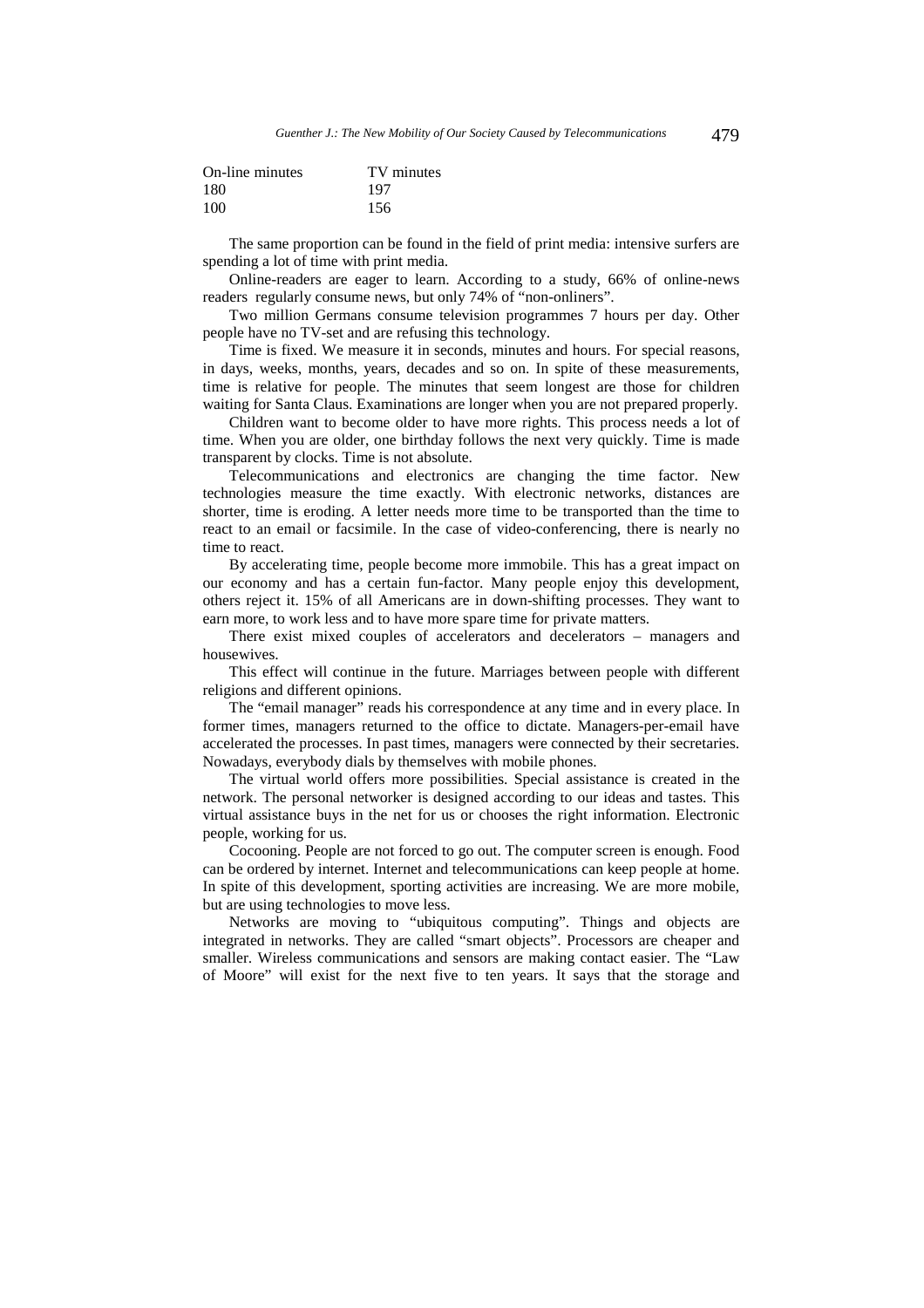processing units of computers will double every 18 months. Energy technologies are worse off. They are growing only 4 to 6% per year.

Humans are only prepared to develop themselves to a specified extent.

It is not necessary for things in our lives to have their own processing capacity. A bar-code of a machine can be read by a mobile phone taking the information from the internet. Every "thing" could have its own homepage, describing itself.

After the Second World War, our economic system changed completely. This also had an impact on law, freedom and democracy.

# **References**

- [Beck, Ulrich, 1999] Schöne neue Arbeitswelt: Weltbürgergesellschaft Frankfurt/New York (1999), 43.
- [Brückmüller, 2001] Brückmüller, Ernst: Sozialgeschichte Österreichs, Wien München, 433.
- [Dertouzos, 1999] Dertouzos, Michael: What will be. Die Zukunft des Informationszeitalters, Vienna,, (1999) 430.
- [Fassler, 1999] Fassler, Manfred: Cyber-moderne, Medienevolution, globale Netzwerke und die Künste der Kommunikation, Vienna, (1999) 149-225.
- [Frühwald, 1997] Frühwald, Wolfgang: Zeit der Wissenschaft. Forschungskultur an der Schwelle zum 21.Jahrhundert, Köln, (1997) 129.
- [Guggenberger, 1998] Guggenberger, Bernd: Sein oder Design, Im Supermarkt der Lebenswetten, Hamburg, (1998) 15-16, 205.
- [Lassnig, 1999] Lassnig, Lorenz, in Huber, Hanspeter; Rosenberger, Sigrid; Österreich in der Welt von morgen, Vienna, (1999) 47.
- [Maslow, 1987] Maslow, Abraham H.: Motivation and Personality, New York, (1987) 99.
- [Mitchell, 1995] Mitchell, William J.: City of Bits, Space, Place and the Infobahn, Boston, (1995) 160-166.
- [Pöppel, 2000] Pöppel, Ernst in "Screenager mit Turbo Gehirn" in "DUZ", (2000) 10.
- [Prisching, 2000] Prisching, Manfred: Die bröckelnde Solidarität, in Bernhofer Martin, Fragen and das 21.Jahrhundert, Vienna, (2000) 145
- [Rötzer, 2000] Rötzer, Florian, Eintritt in die Medienwelt und die Aufmerksamkeitsökonomie, Bernhofer, Martin: Fragen an das 21. Jahrhundert, Vienna, (2000) 282.
- [Rudas, 1999] Rudas Andreas, in Huber, Hanspeter; Rosenberger, Sigrid: Österreich in der Welt von morgen, Wien, (1999) 66.
- [Schwalm, 1998] Schwalm, Carola: Globale Kommunikation, Der Wandel sozialer Beziehungen durch die Kommunikation in Computernetzwerken, Wissenschaftlicher Verlag Berlin, (1998) 111-115.